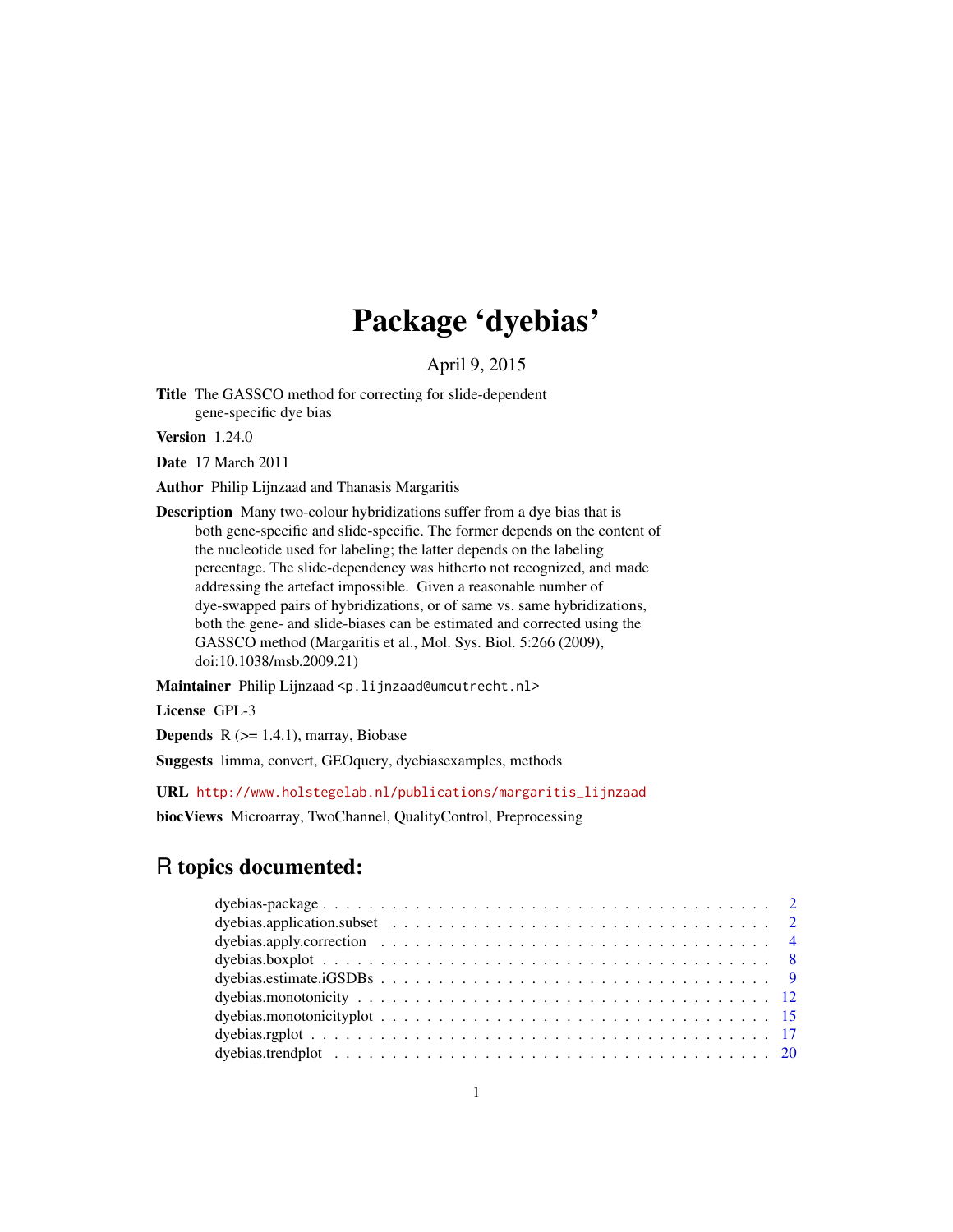<span id="page-1-0"></span>**Index** [23](#page-22-0)

dyebias-package *The GASSCO method for correcting for slide-dependent gene-specific dye bias*

#### Description

Many two-colour hybridizations suffer from a dye bias that is both gene-specific and slide-specific. The former depends on the content of the nucleotide used for labeling; the latter depends on the labeling percentage. The slide-dependency was hitherto not recognized, and made addressing the artefact impossible. Given a reasonable number of dye-swapped pairs of hybridizations, or of same vs. same hybridizations, both the gene- and slide-biases can be estimated and corrected using the GASSCO method (Margaritis et al., Mol. Sys. Biol. 5:266 (2009), doi:10.1038/msb.2009.21)

### Details

| Package: | dyebias     |
|----------|-------------|
| Type:    | Package     |
| Version: | 1.7.1       |
| Date:    | 26 May 2010 |
| Licence: | $GPI - 3$   |

#### Author(s)

Philip Lijnzaad and Thanasis Margaritis Philip Lijnzaad <p.lijnzaad@umcutrecht.nl> (Maintainer).

#### See Also

[dyebias.application.subset](#page-1-1), [dyebias.apply.correction](#page-3-1), [dyebias.boxplot](#page-7-1), [dyebias.estimate.iGSDBs](#page-8-1), [dyebias.monotonicity](#page-11-1), [dyebias.monotonicityplot](#page-14-1), [dyebias.rgplot](#page-16-1), [dyebias.trendplot](#page-19-1).

<span id="page-1-1"></span>dyebias.application.subset

*Return a subset of reporters that can be dye bias-corrected reasonably well*

#### Description

Convenience function returning a subset of reporters that can be expected to be corrected reasonably well. Often, the logical AND of this set and that of maW(data.norm) == 1.0 is used. The resulting subset is passed as the application. subset-argument to dyebias. apply. correction.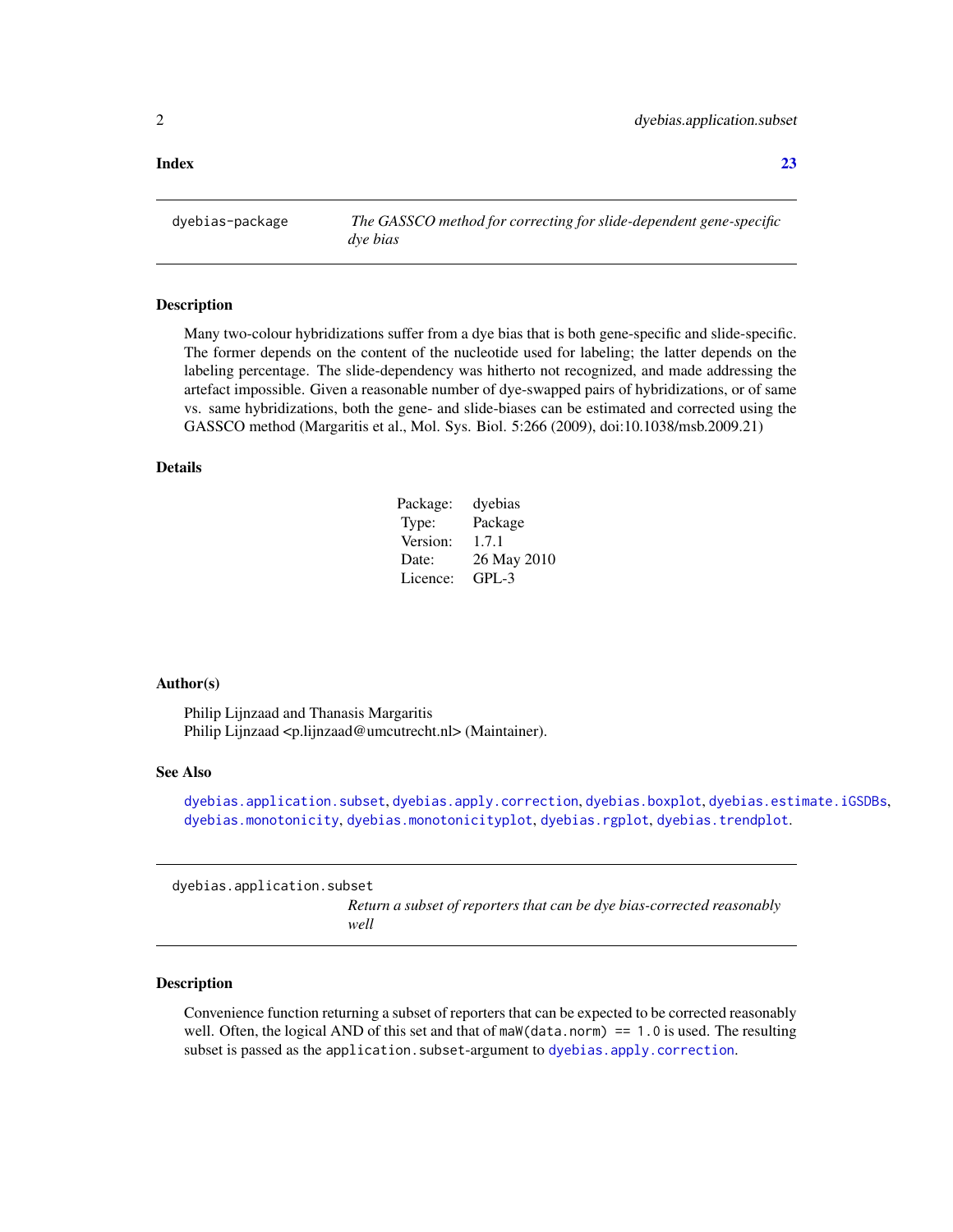#### Usage

```
dyebias.application.subset(data.raw=NULL, min.SNR=1.5,
                           use.background=FALSE, maxA=15)
```
# Arguments

| data.raw | A marray Raw object whose normalized data is to be dye bias-corrected.                                                                                                                                                                                                                        |
|----------|-----------------------------------------------------------------------------------------------------------------------------------------------------------------------------------------------------------------------------------------------------------------------------------------------|
| min. SNR | The minimum signal to noise ratio to require. It is loosely defined here as the<br>foreground over the background signal. The background signal may not be real;<br>see below.                                                                                                                |
|          | use background Logical indicating whether or not to use the background signals<br>maRb(data.raw) and maGb(data.raw). If the data.raw object does not have<br>them, specify use . background=FALSE. This will use the smallest foreground of<br>all reporters instead of the real backgrounds. |
| maxA     | The maximum signal that is still allowed.                                                                                                                                                                                                                                                     |

#### Details

This routine requires an marrayRaw object since only that contains the background intensities. If you only have normalized data, use something like

```
bg <- matrix(0.5, nrow=maNspots(data.norm), ncol=maNsamples(data.norm))
data.raw <- new("marrayRaw", maRf=maR(data.norm), maGf=maG(data.norm),
                             maRb=bg, maGb=bg, maW=maW(data.norm))
```
# Value

A matrix of logicals with the same dimensions as those of maRf{data.raw} is returned.

# Author(s)

Philip Lijnzaad p.lijnzaad@umcutrecht.nl

# References

Margaritis, T., Lijnzaad, P., van Leenen, D., Bouwmeester, D., Kemmeren, P., van Hooff, S.R and Holstege, F.C.P. (2009) Adaptable gene-specific dye bias correction for two-channel DNA microarrays. *Molecular Systems Biology*, 5:266, 2009. doi: 10.1038/msb.2009.21.

# See Also

[dyebias.apply.correction](#page-3-1)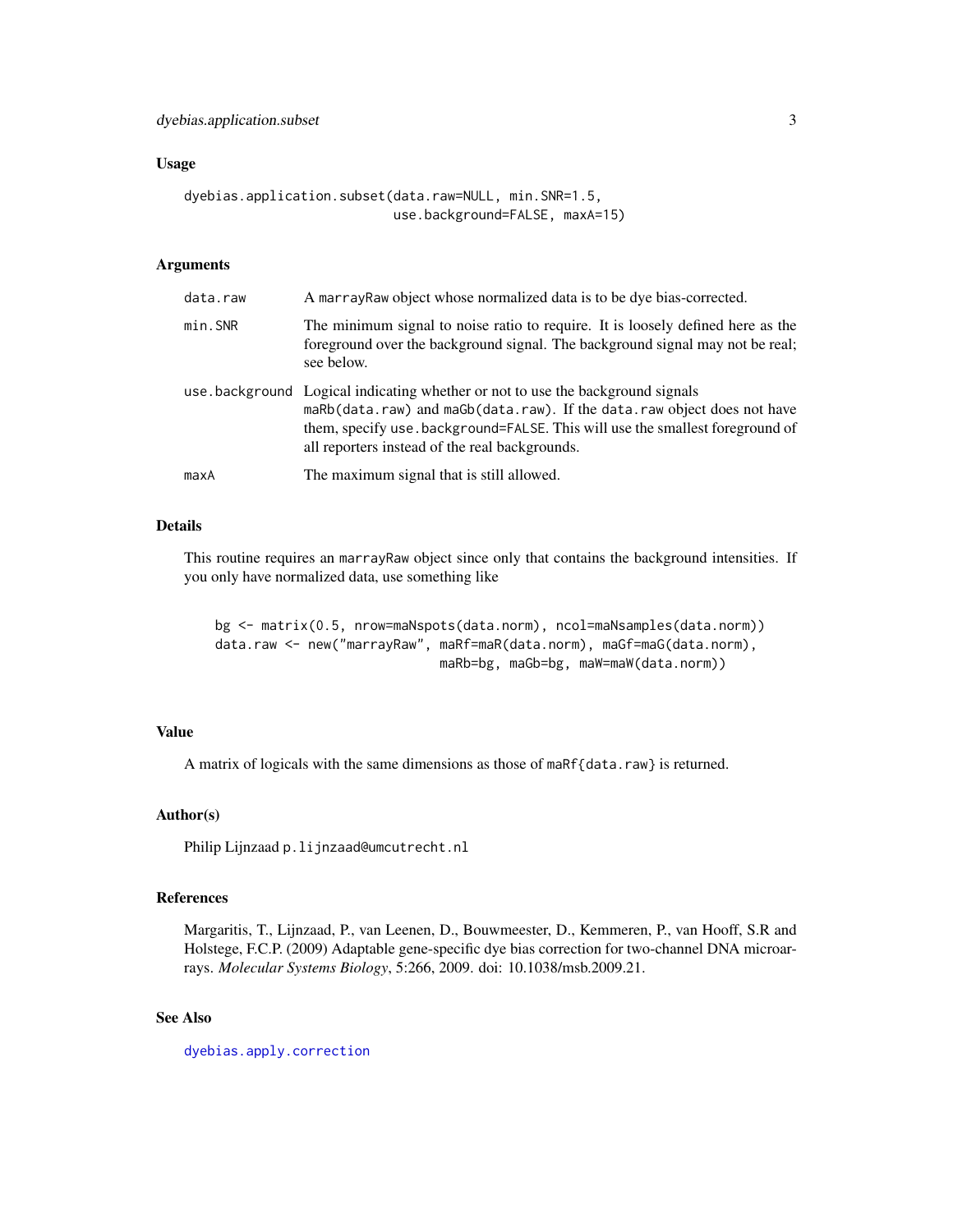# <span id="page-3-0"></span>Examples

```
## First load data and estimate the iGSDBs
## (see dyebias.estimate.iGSDBs)
### choose the estimators and which spots to correct:
estimator.subset <- dyebias.umcu.proper.estimators(maInfo(maGnames(data.norm)))
### choose which genes to dye bias correct. Typically, this is based
### both on flagged spots and intensity
application.subset <- maW(data.norm) == 1 &
       dyebias.application.subset(data.raw=data.raw, use.background=TRUE)
summary(application.subset)
```
<span id="page-3-1"></span>dyebias.apply.correction

*Perform dye bias correction using the GASSCO method*

# Description

Corrects the gene- and slide specific dye bias in a data set, using the GASSCO method by Margaritis et al.

# Usage

```
dyebias.apply.correction(data.norm, iGSDBs, estimator.subset=TRUE,
                         application.subset=TRUE, dyebias.percentile=5,
                         minmaxA.perc=25, minA.abs=NULL, maxA.abs=NULL,
                         verbose=FALSE)
```
# Arguments

| data.norm | A marrayNorm object containing the data whose dye bias should be corrected.<br>This object must be a complete marray Norm object. In particular, malabels (maGnames (data.norm))<br>should be set and indicate the identities of the spots. Spots with the same ID<br>should contain the same oligo or cDNA sequence, and will receive the same dye<br>bias correction. |
|-----------|-------------------------------------------------------------------------------------------------------------------------------------------------------------------------------------------------------------------------------------------------------------------------------------------------------------------------------------------------------------------------|
| iGSDBs    | A data frame with the intrinsic gene specific dye bias per reporter (i.e., oligo or<br>cDNA). The data frame would typically have come from a call to dyebias. estimate. iGSDBs,<br>but this is not necessary; other estimates can also be used.<br>The data frame must have (at least) the following columns:                                                          |
|           | • reporterIdThe name of the reporter. This must match the IDs in<br>maLabels(maGnames(data.norm))<br>$\bullet$ dyching An estimate of the dye bing                                                                                                                                                                                                                      |

• dyebias An estimate of the dye bias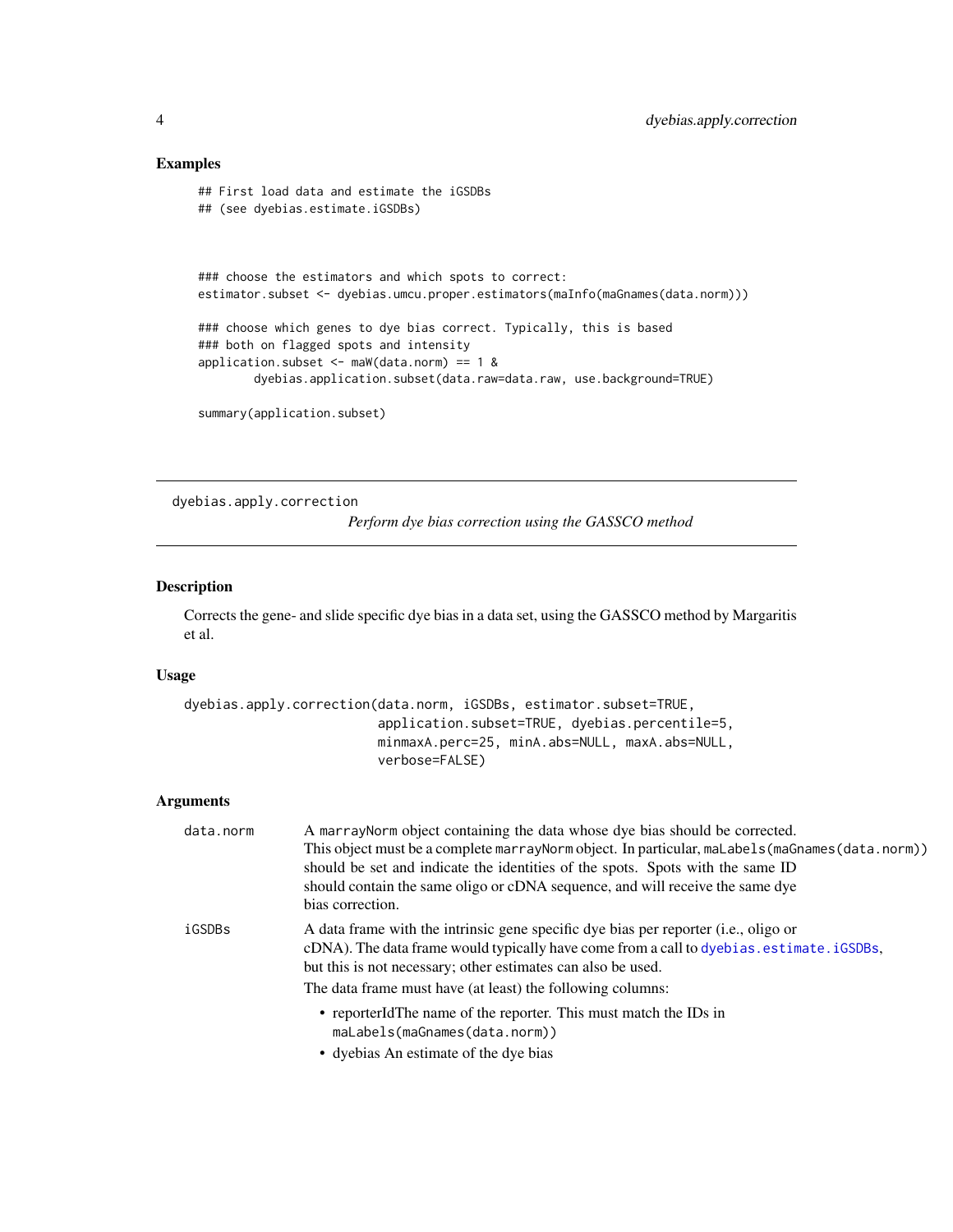$\bullet$  A

The average expression value A of this reporter.  $(A = (log_2(R) + log_2(G))/2 =$  $(log_2(Cy5)+log_2(Cy3))/2$ ). The A-value is used to base exclusions on. If you don't have it, you can use any value (but realize that the minmaxA.perc, minA.abs, maxA arguments are still applied).

The order of the rows in this data frame is irrelevant. There must be no rows with duplicate reporterId in this frame.

For any reporter in data.norm that is not in the iGSDBs data frame, an iSGDB of 0.00 is used, i.e. data from such reporters is not dye bias-corrected.

estimator.subset

An index indicating which reporters are fit to be used as estimators of the slide bias. This set of reporters is used throughout the whole data set. Reporters that are typically excluded are those corresponding to parasitic DNA elements or mitochondrial genes.

#### application.subset

An index indicating which values must be dye bias-corrected. It should be either a vector with as many values as spots, or a matrix of the same dimensions as maM(data.norm). In former case, the selected spots on all slides with be dye bias-corrected; in the latter, selected spots on selected slides will corrected.

Often it is prudent not to dye bias-correct measurements that are close to the detection limit or close to signal saturation. A convenience function for this is provided; see

[dyebias.application.subset](#page-1-1).

#### dyebias.percentile

The slide bias estimation uses a small subset of reporters having the strongest green or red iGSDB, as specified by this percentile. The default should suffice in practically all cases.

- minmaxA.perc To obtain a robust estimate of the slide bias, the range of the average expression  $A$  is trimmed by minmaxA.perc percent on both sides; only reporters lying inside this trimmed range are considered as estimators of the slide bias. The default value is 25, meaning that only probes with an average expression within the interquartile range are considered as estimator genes (from these, the top dyebias.percentile red- and green-biased are then actually used). The default value should suffice in practically all cases.
- $m$ inA.abs If specified, reporters with an average expression  $(A)$  lower than this value are never considered as estimators of the slide bias. If not specified, reporters with an  $A$ -percentile  $\lt$  minmaxA.perc are not considered.
- maxA. abs If specified, reporters with an average expression  $(A)$  greater than this are never considered as estimators of the slide bias. If not specified, reporters with an A-percentile < 100-minmaxA.perc are not considered.

verbose Logical speficying whether to be verbose or not

#### Details

This function corrects the gene-specific dye bias of two-colour microarrays with the GASSCO method. This method is general, robust and fast, and is based on the observation that the total bias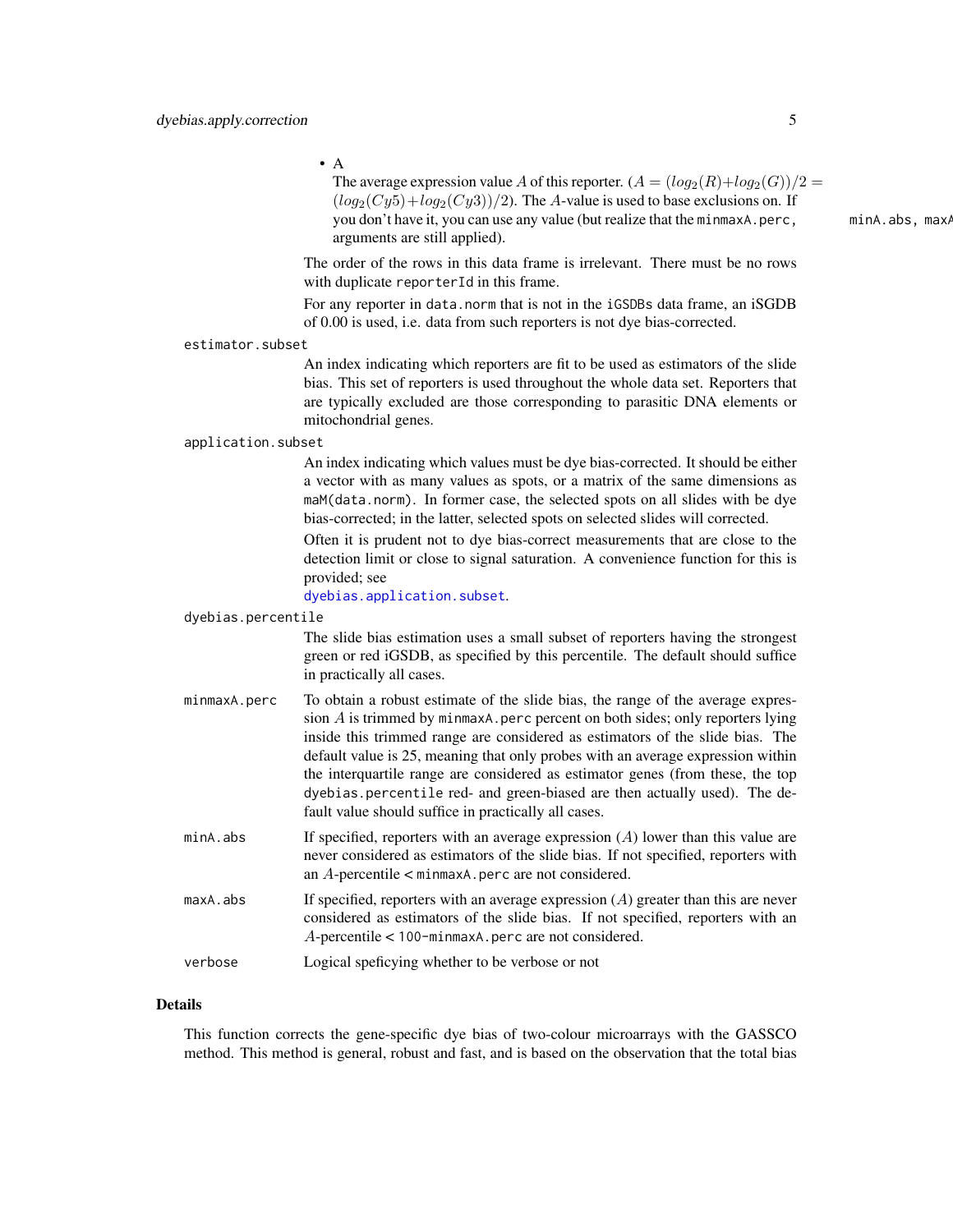per gene is the product of a slide-specific factor (strongly related to the labeling percentage) and an intrinsic gene-specific factor (iGSDB), which is strongly related to the probe sequence.

The slide bias is estimated from the total bias of the dyebias. percentile percentage of reporters having the strongest iGSDB. The iGSDBs can be estimated with [dyebias.estimate.iGSDBs](#page-8-1).

If the signal of certain oligos is too weak, or in contrast, tends to be saturated, they are no good estimator of the slide bias. Therefore, only reporters with an average expression level  $A$  that is not too extreme are allowed to be slide bias estimators. (This is the reason for the A-column in the iGSDBs data frame).

Full control over which reporters to allow as slide bias estimators is given by the arguments minmaxA.perc, minA.abs, and maxA.abs; see there for details. To not exclude any reporter (e.g., when  $\overline{A}$  is not available and therefore artificially set), you can use  $minA$ .  $abs = -Inf$  and  $maxA$ .  $abs = Inf$ .

For further details concerning the method, see the dyebias vignette and the publication. If your research benefits from using this package, we kindly request that you cite this work.

# Value

The data returned is a list wit the following elements

| data.corrected A marrayNorm object of the same 'shape' as the input data.norm, but with |  |
|-----------------------------------------------------------------------------------------|--|
| corrected $M$ values.                                                                   |  |

- estimators Another list, containing the details of the reporters that were used to obtain an estimate of the slide bias. The contents of the estimators list are:
	- green.idsThe IDs of the reporters having the strongest green effect.
	- green.cutoffAll reporters in green.ids have an iGSDB below this value.
	- green.subsetAn index into the reporters having the strongest green effect.
	- green.iGSDBsThe corresponding iGSDBs
	- red.idsThe IDs of the reporters having the strongest red effect.
	- red.cutoffAll reporters in green.ids have an iGSDB above this value.
	- red.subsetAn index into the reporters having the strongest red effect.
	- red.iGSDBsThe corresponding iGSDBs

summary A data frame summarizing the correction process per slide. It consist of the following columns:

- slideThe slide number
- fileWhich file it came from
- green.correctionThe slide bias based on only the green bias of this slide
- red.correctionThe slide bias based on only the red bias of this slide
- avg.correctionThe total correction factor of this slide. This is in fact the slide bias
- var. ratio The ratio of the variance of  $M$  after and before the correction. The smaller this number, the smaller the variance of  $M$  around the mean has become, providing a measure of the success of the dye bias correction. Only data points that were in the application. subset are considered.
- reduction.percAs var.ratio, but expressed as a percentage. The larger this value, the greater the correction.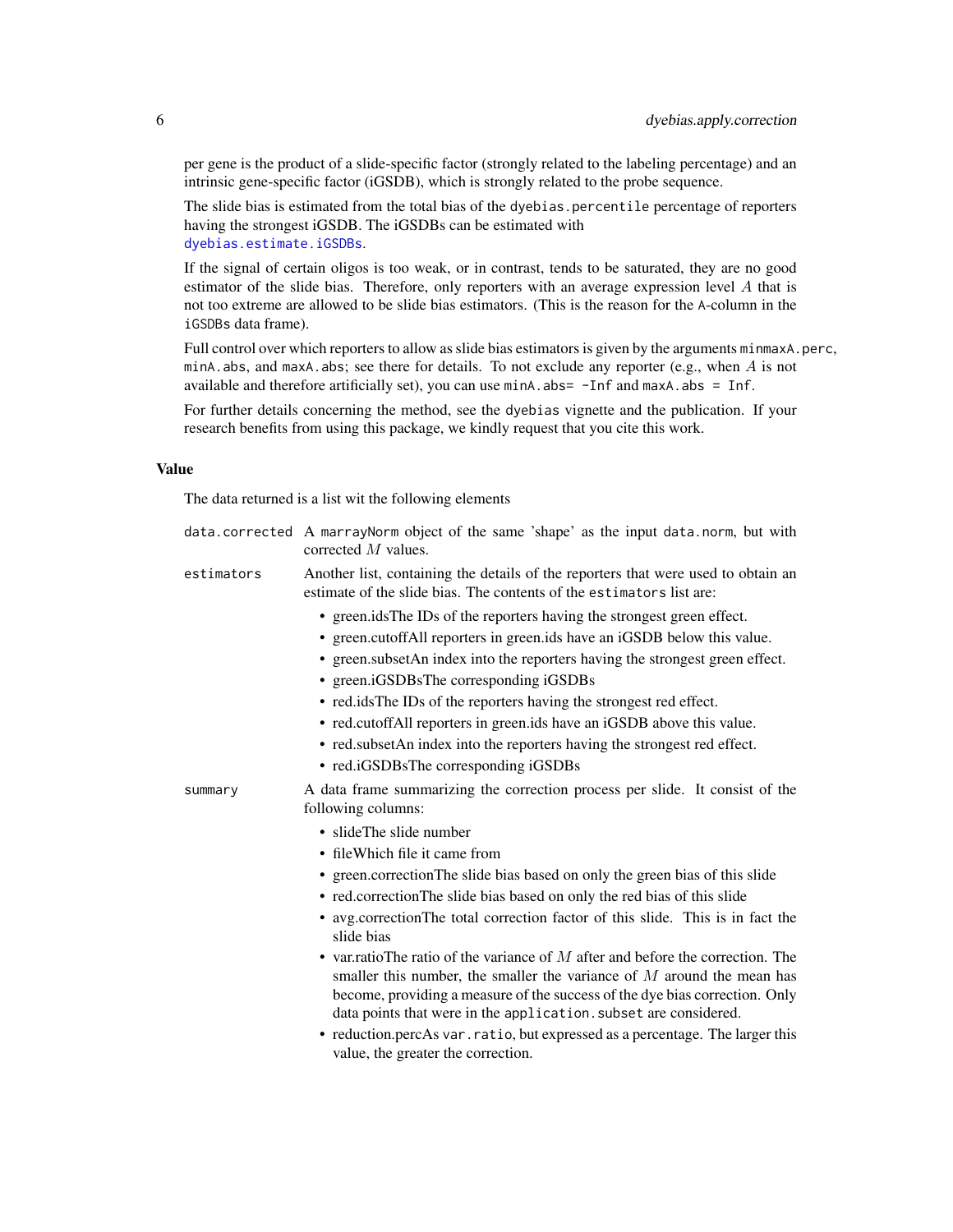• p.valueThe p-value for the signficance of the reduction in variance  $(F$ -test;  $H_0$ : variances before and after correction are identical)

data.uncorrected

The uncorrected input marrayNorm, for convenience

#### Note

Note that the input data should be normalized, and that the dye swaps should not have been swapped back (if needed, this can of course be done afterwards).

#### Author(s)

Philip Lijnzaad <p.lijnzaad@umcutrecht.nl>

#### References

Margaritis, T., Lijnzaad, P., van Leenen, D., Bouwmeester, D., Kemmeren, P., van Hooff, S.R and Holstege, F.C.P. (2009). Adaptable gene-specific dye bias correction for two-channel DNA microarrays. *Molecular Systems Biology*, 5:266, 2009. doi: 10.1038/msb.2009.21.

# See Also

[dyebias.estimate.iGSDBs](#page-8-1), [dyebias.application.subset](#page-1-1), [dyebias.rgplot](#page-16-1), [dyebias.maplot](#page-16-2), [dyebias.boxplot](#page-7-1), [dyebias.trendplot](#page-19-1)

# Examples

```
## First load data and estimate the iGSDBs
## (see dyebias.estimate.iGSDBs)
### choose the estimators and which spots to correct:
estimator.subset <- dyebias.umcu.proper.estimators(maInfo(maGnames(data.norm)))
### choose which genes to dye bias correct:
application.subset \leq (maW(data.norm) == 1 &
             dyebias.application.subset(data.raw=data.raw, use.background=TRUE))
### do the correction:
correction <- dyebias.apply.correction(data.norm=data.norm,
                                       iGSDBs = iGSDBs.estimated,
                                       estimator.subset=estimator.subset,
                                       application.subset = application.subset,
                                       verbose=FALSE)
## Not run:
   edit(correction$summary)
```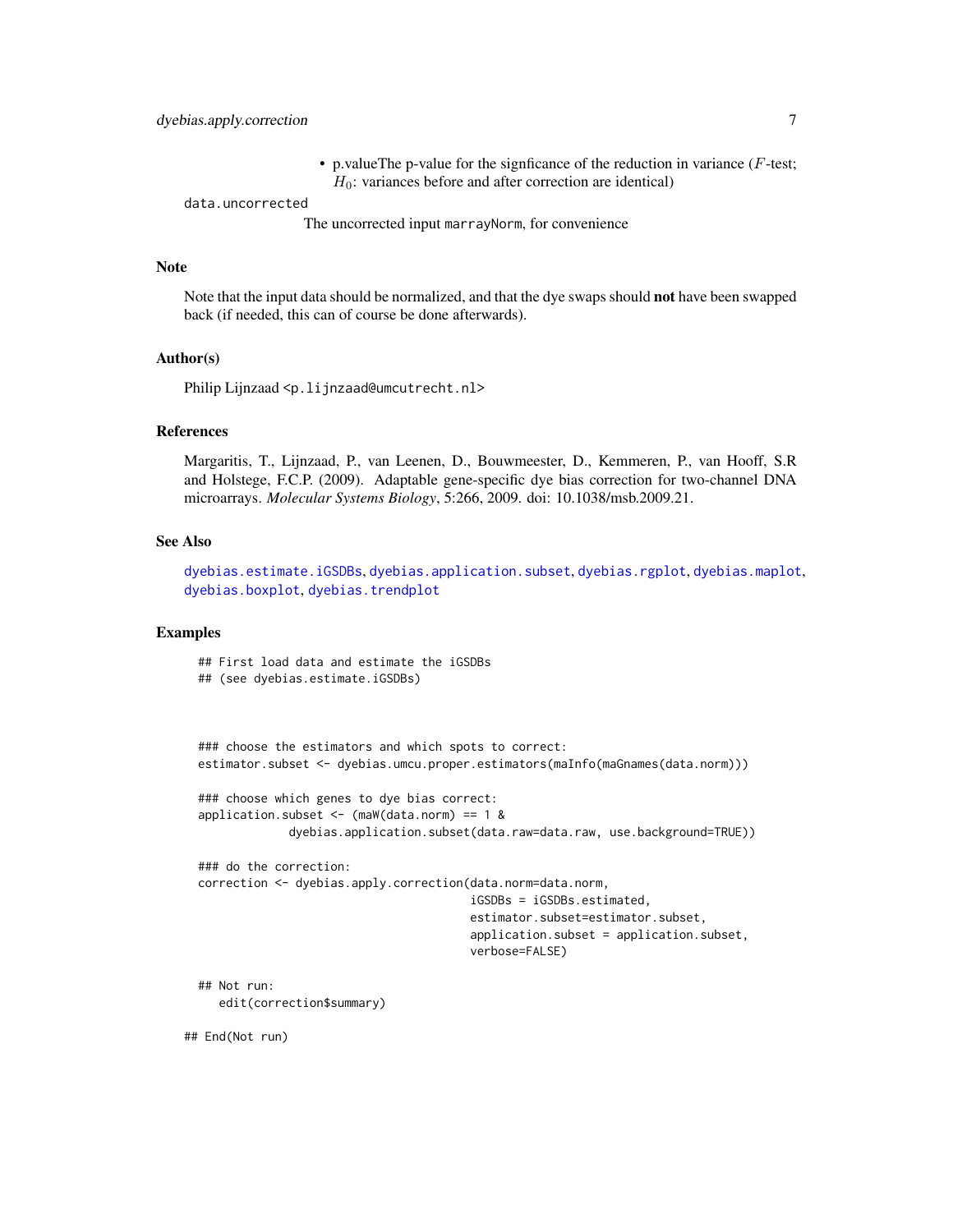```
## give overview:
correction$summary[,c("slide", "file", "avg.correction", "reduction.perc", "p.value")]
## and summary:
summary(as.numeric(correction$summary[, "reduction.perc"]))
```
<span id="page-7-1"></span>dyebias.boxplot *Creates boxplots of the reporters with the strongest dye bias*

# Description

The aim of this routine is to show the magnitude of the dye bias across the data set, as well as the extent to which the GASSCO method could get rid of it. Typically, two boxplots would be shown, one before, one after dye bias correction. For esthetic reasons, the boxplots are usually ordered by the overal slide bias of the uncorrected data set. See also Margaritis et al. (2009), Fig. 1 and 3.

# Usage

```
dyebias.boxplot(data, iGSDBs, dyebias.percentile=5,
               application.subset=TRUE, order, output=NULL,
               ylim=c(-4,4), ...
```
## Arguments

| data               | The marray Norm object to boxplot.                                                                                                                                                                                                                                                                                                                                                                                                                                                                  |
|--------------------|-----------------------------------------------------------------------------------------------------------------------------------------------------------------------------------------------------------------------------------------------------------------------------------------------------------------------------------------------------------------------------------------------------------------------------------------------------------------------------------------------------|
| iGSDBs             | A data frame with intrinsic gene-specific dye biases, the same as that used in<br>dyebias.apply.correction, probably returned by<br>dyebias.estimate.iGSDBs; see there for documentation.                                                                                                                                                                                                                                                                                                           |
| dyebias.percentile |                                                                                                                                                                                                                                                                                                                                                                                                                                                                                                     |
|                    | The percentile of intrinsic gene specific dye biases (iGSDBs) for which to high-<br>light the reporters.                                                                                                                                                                                                                                                                                                                                                                                            |
| application.subset |                                                                                                                                                                                                                                                                                                                                                                                                                                                                                                     |
|                    | The set of reporters that was eligible for dye bias correction; same argument as<br>for dyebias.apply.correction.                                                                                                                                                                                                                                                                                                                                                                                   |
| order              | If order==FALSE, no ordering of slides prior to boxplotting takes place. If<br>order==NULL, the slides are sorted by increasing slide bias prior to boxplot-<br>ting. This is typically done for data that is not yet dye bias corrected. This order<br>is also returned as a value. If an order!=NULL, the slides are put this order be-<br>fore boxplotting. This is typically done for a dye bias-corrected data set, using<br>the order of the uncorrected set. (See also Fig. 3 in the paper). |
| output             | Specifies the output. If NULL, the existing output device is used; if output is<br>"windows", "quartz", a new X11 (Unix)/windows<br>one of "X11",<br>(Windows)/quartz (Mac) device is created. If output is a string ending in one<br>of ".pdf", ".png", ".eps", ".ps" is given, a file of that name and type<br>is created and closed afterwards.                                                                                                                                                  |
| ylim               | As for boxplot()                                                                                                                                                                                                                                                                                                                                                                                                                                                                                    |
| $\cdots$           | Other arguments (such as main, etc.) are passed on to boxplot().                                                                                                                                                                                                                                                                                                                                                                                                                                    |

<span id="page-7-0"></span>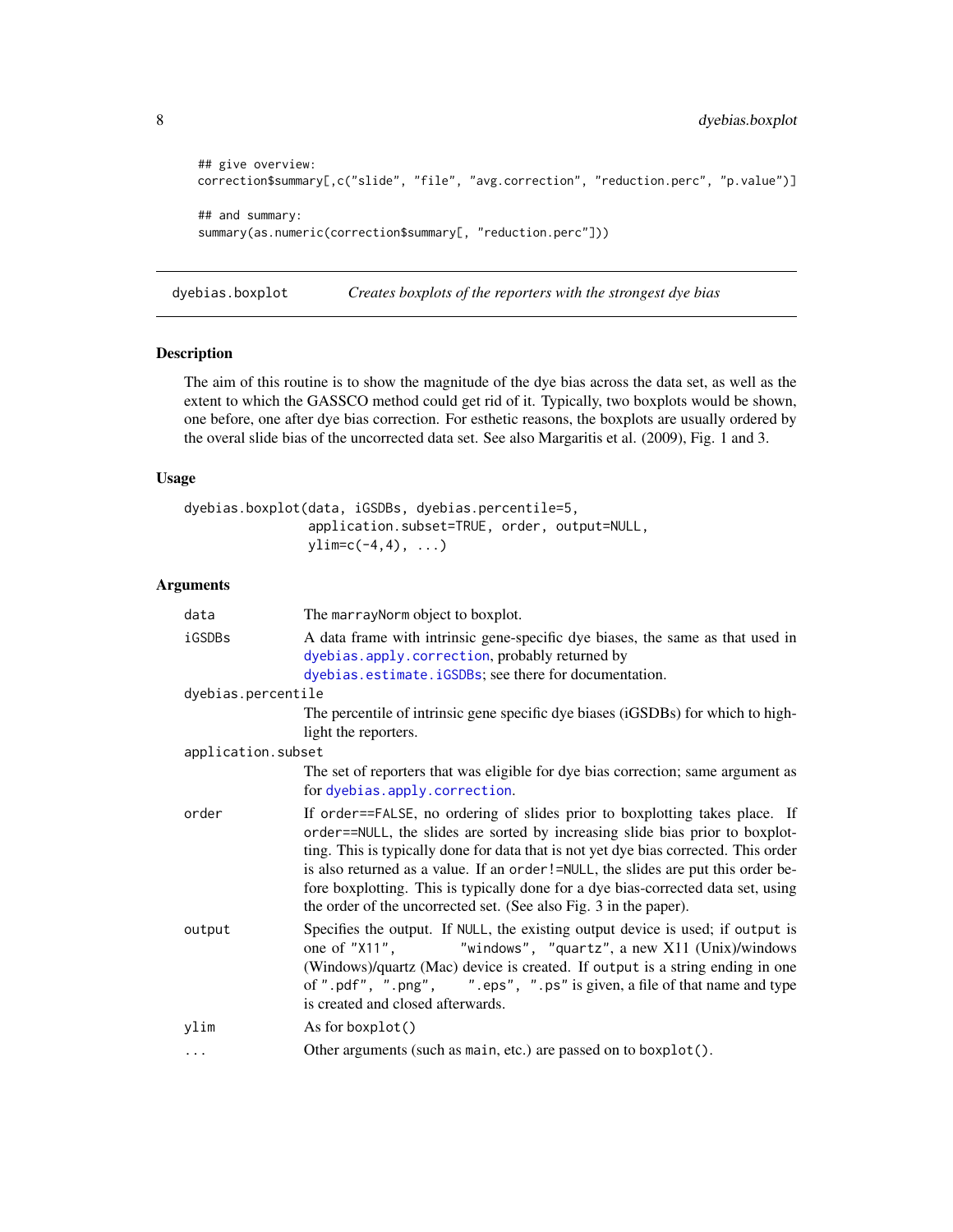# <span id="page-8-0"></span>Value

The order obtained, for use in a later call to this same function.

# Author(s)

Philip Lijnzaad <p. lijnzaad@umcutrecht.nl>

#### References

Margaritis, T., Lijnzaad, P., van Leenen, D., Bouwmeester, D., Kemmeren, P., van Hooff, S.R and Holstege, F.C.P. (2009) Adaptable gene-specific dye bias correction for two-channel DNA microarrays. *Molecular Systems Biology*, 5:266, 2009. doi: 10.1038/msb.2009.21.

#### See Also

[dyebias.estimate.iGSDBs](#page-8-1), [dyebias.apply.correction](#page-3-1), [dyebias.rgplot](#page-16-1), [dyebias.maplot](#page-16-2), [dyebias.trendplot](#page-19-1)

# Examples

 $ylim \leftarrow c(-1, 1)$ layout(matrix(1:2, nrow=1,ncol=2)) order <- dyebias.boxplot(data=data.norm, iGSDBs=iGSDBs.estimated, # from e.g. dyebias.estimate.iGSDBs order=NULL,  $\qquad \qquad # \text{ i.e., order by increasing slide bias}$ output=NULL, main="before correction", ylim=ylim) order <- dyebias.boxplot(data=correction\$data.corrected, # from dyebias.apply.correction iGSDBs=iGSDBs.estimated, order=order,  $\qquad \qquad #$  order by the original slide bias output=NULL, main="after correction", ylim=ylim )

<span id="page-8-1"></span>dyebias.estimate.iGSDBs

*Estimate intrinsic gene specific dye biases (part of the GASSCO method)*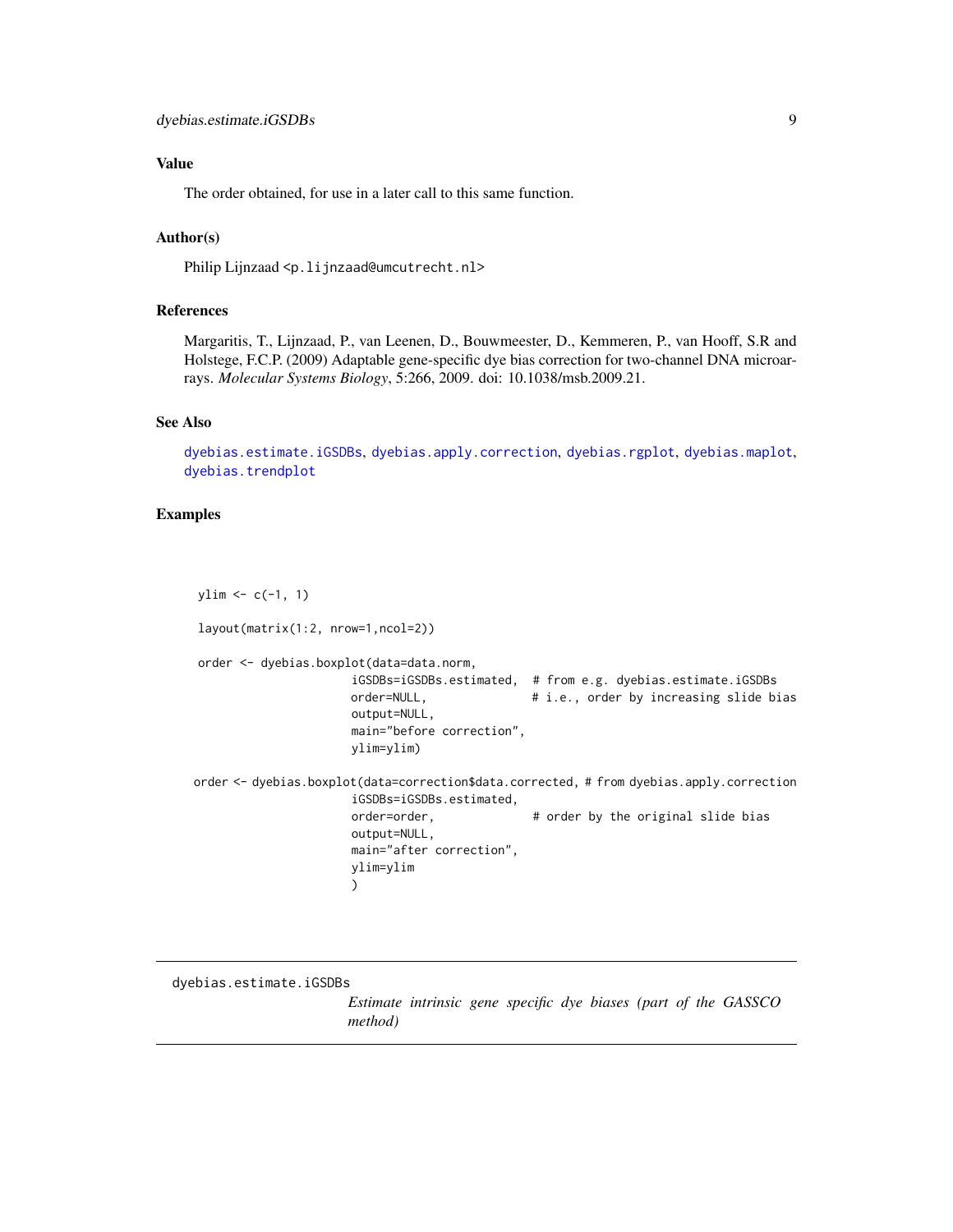# Description

Obtain estimates for the instrinsic gene-specific dye bias (iGSDB) using a set of normalized data, as part of the GASSCO method.

# Usage

dyebias.estimate.iGSDBs(data.norm, is.balanced=TRUE, reference="ref", verbose=FALSE)

# Arguments

| data.norm   | A marray Norm object containing the data for estimating the dye bias. This object<br>is supposed to be complete. In particular,                                                                                                                                                                                                                                                                                                                                                                                                                                                                                                                                                                                                                                                                                                                                                                                                                                                                                                                                                                                                                                                                                        |
|-------------|------------------------------------------------------------------------------------------------------------------------------------------------------------------------------------------------------------------------------------------------------------------------------------------------------------------------------------------------------------------------------------------------------------------------------------------------------------------------------------------------------------------------------------------------------------------------------------------------------------------------------------------------------------------------------------------------------------------------------------------------------------------------------------------------------------------------------------------------------------------------------------------------------------------------------------------------------------------------------------------------------------------------------------------------------------------------------------------------------------------------------------------------------------------------------------------------------------------------|
|             | maLabels(maGnames(data.norm)) must be set and must indicate the identities<br>of the reporter sequence (i.e., oligo or cDNA sequence) of each spot. This helps<br>identify replicate spots, which are averaged as part of the estimation.                                                                                                                                                                                                                                                                                                                                                                                                                                                                                                                                                                                                                                                                                                                                                                                                                                                                                                                                                                              |
|             | If the data is unbalanced (so is. balanced is FALSE),                                                                                                                                                                                                                                                                                                                                                                                                                                                                                                                                                                                                                                                                                                                                                                                                                                                                                                                                                                                                                                                                                                                                                                  |
|             | maInfo(maTargets(data.norm)) is also required, and should contain at least<br>two attributes: Cy5 and Cy3. Both should indicate the factor value for the re-<br>spective channel.                                                                                                                                                                                                                                                                                                                                                                                                                                                                                                                                                                                                                                                                                                                                                                                                                                                                                                                                                                                                                                      |
| is.balanced | The use of this argument is discouraged, since designs should generally be bal-<br>anced. The values other than TRUE will become illegal in the future.                                                                                                                                                                                                                                                                                                                                                                                                                                                                                                                                                                                                                                                                                                                                                                                                                                                                                                                                                                                                                                                                |
|             | Logical indicating whether the data set represents a balanced design (which is by<br>far the most common case). A design is balanced if all factor values are present<br>an equal number of times in both the forward and reverse dye orientations. A<br>self-self design is by definition balanced (even if the number of slides is uneven).<br>If is balanced is TRUE, the iGSDB estimate is obtained by simply averaging,<br>per reporter, all $M$ values (and the value of the reference argument is ignored).<br>If is balanced==FALSE, the design is inferred from the reference argument,<br>and subsequently the limma package is used to model the dye effect. This<br>is typically done for an unbalanced data set, but there is no harm in setting<br>is . balanced=FALSE for a design that by itself is already balanced. If there are<br>no missing values in the data, the results of using the simple average and the<br>limma procedure are identical (although LIMMA takes longer to compute the<br>iGSDBs). If the data set contains many missing data points (NA's), the limma<br>estimates differ slightly from the simple averaged estimates (although it is not<br>clear which ones are better). |
| reference   | If the design contains a single common reference, the reference argument<br>should be this common reference (which may not be empty). If the design con-<br>tains multiple common references, reference should be a vector listing all the<br>common references, and the name of the factor value that is not the common<br>reference should have its own common reference as a prefix. E.g., if two mutant<br>strains mutA and mutB were assayed, each against a separate common reference<br>ref1 and ref2, the reference-argument would be c("ref1", "ref2"), and<br>the Cy3 and Cy5 attributes of maInfo(maTargets(data.norm)) would be val-<br>ues from "ref1:mutA", "ref2:mutA", "ref1:mutB",<br>"ref2:mutB".<br>The colon is not important, but the prefix is, as it allows the association of each                                                                                                                                                                                                                                                                                                                                                                                                             |
|             | sample with its 'own' common reference.                                                                                                                                                                                                                                                                                                                                                                                                                                                                                                                                                                                                                                                                                                                                                                                                                                                                                                                                                                                                                                                                                                                                                                                |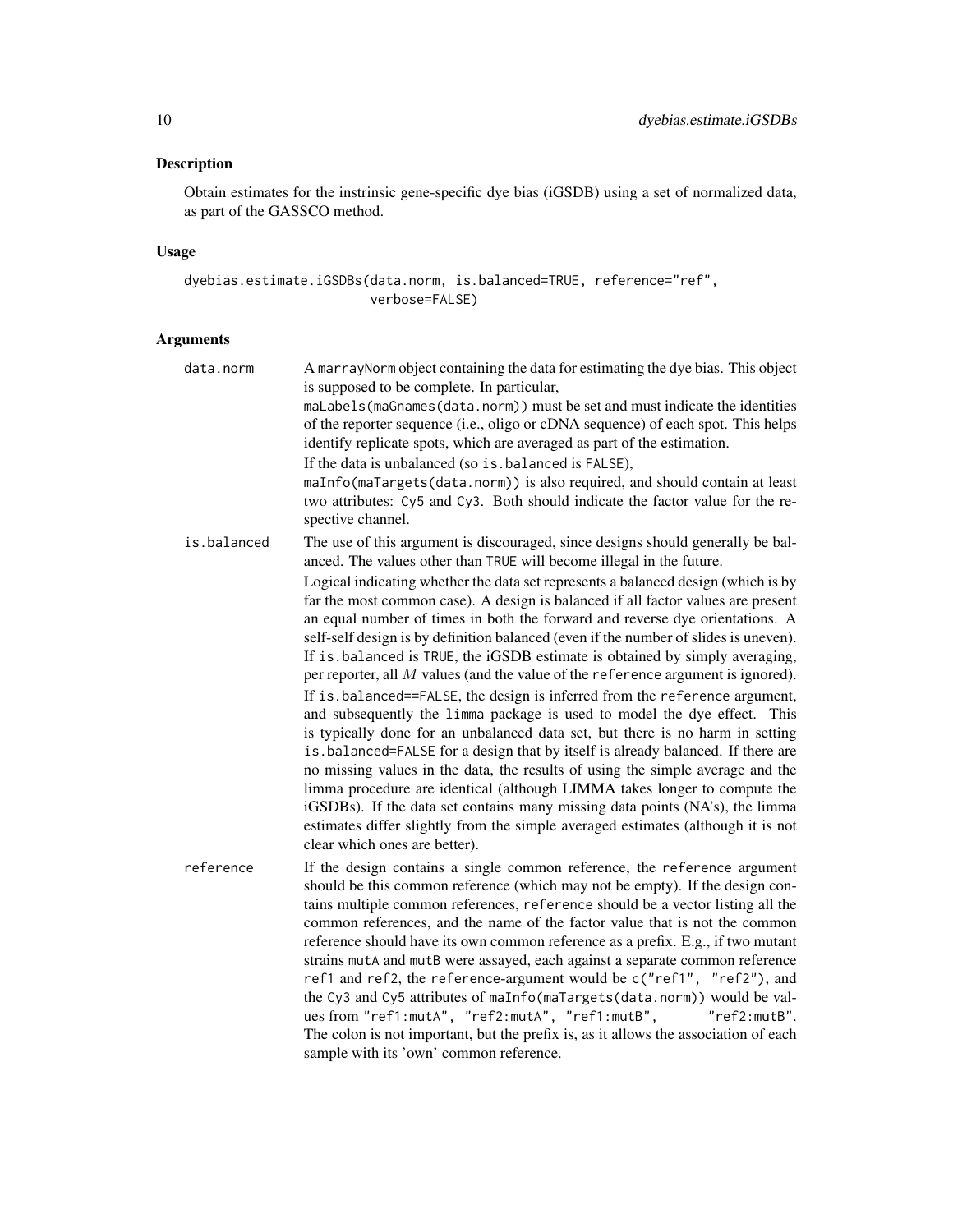verbose Logical, indicating wether or not to be verbose.

### Details

This function implements the first step of the GASSCO method: estimating the so-called intrinsic gene specific dye biases, or briefly iGSDB. They can be estimated from a (preferably large) data set containing either self-self experiments, or dye-swapped slides.

The assumption underlying this approach is that with self-selfs, or with pairs of dye swaps, the only effect that can lead to systematic changes between Cy5 and Cy3, is in fact the dye effect.

There are two cases to distinguish, the balanced case, and the unbalanced case. In the balanced case, the iGSDB estimate is simply the average  $M$  (where

 $M = log_2(R/G) = log_2(Cy5/Cy3)$  over all slides. A set of slides is balanced if all factor values are present in as many dye-swapped as non-dye-swapped slides. A set of self-self slides is in fact a degenerate form of this, and is therefore also balanced.

In the unbalanced case, one could omit slides until the data set is balanced. However, this is wasteful as we can use linear modelling to obtain estimates. We use the limma package for this (Smyth, 2005). The only unbalanced designs currently supported are a common reference design, and a set of common reference designs.

There are no weights or subset argument to this function; the estimation is done for all reporters found. If there are replicate spots, they are averaged prior to the estimation (the reason being that we are not interested in p-values for the estimate)

Having obtained the iGSDB estimates, the corrections can be applied to either to the hybridizations given by the data.norm argument, or to a different set of slides that is thought to have very similar iGSDBs. Applying the corrections is done with [dyebias.apply.correction](#page-3-1).

#### Value

A data frame is returned with as many rows as there are reporters (replicate spots have been averaged), and the following columns:

| reporterId | The name of the reporter                                                                                                                                                                 |
|------------|------------------------------------------------------------------------------------------------------------------------------------------------------------------------------------------|
| dyebias    | The intrinsic gene-specific dye bias (iGSDB) of this reporter                                                                                                                            |
| A          | The average expression level of this reporter in the given data set                                                                                                                      |
| p.value    | The <i>p</i> -value for the dyebias (\$H_0\$: dyebias = 0). All <i>p</i> -value are set to NA<br>if they were not estimated (i.e., if limma was not run because is balanced was<br>TRUE) |

This data frame is typically used as input to [dyebias.apply.correction](#page-3-1).

#### **Note**

Note that the input data should be normalized, and that the dye swaps should not have been swapped back. After all, we're interested in the difference of Cy5 over Cy3, not the difference of experiment over reference.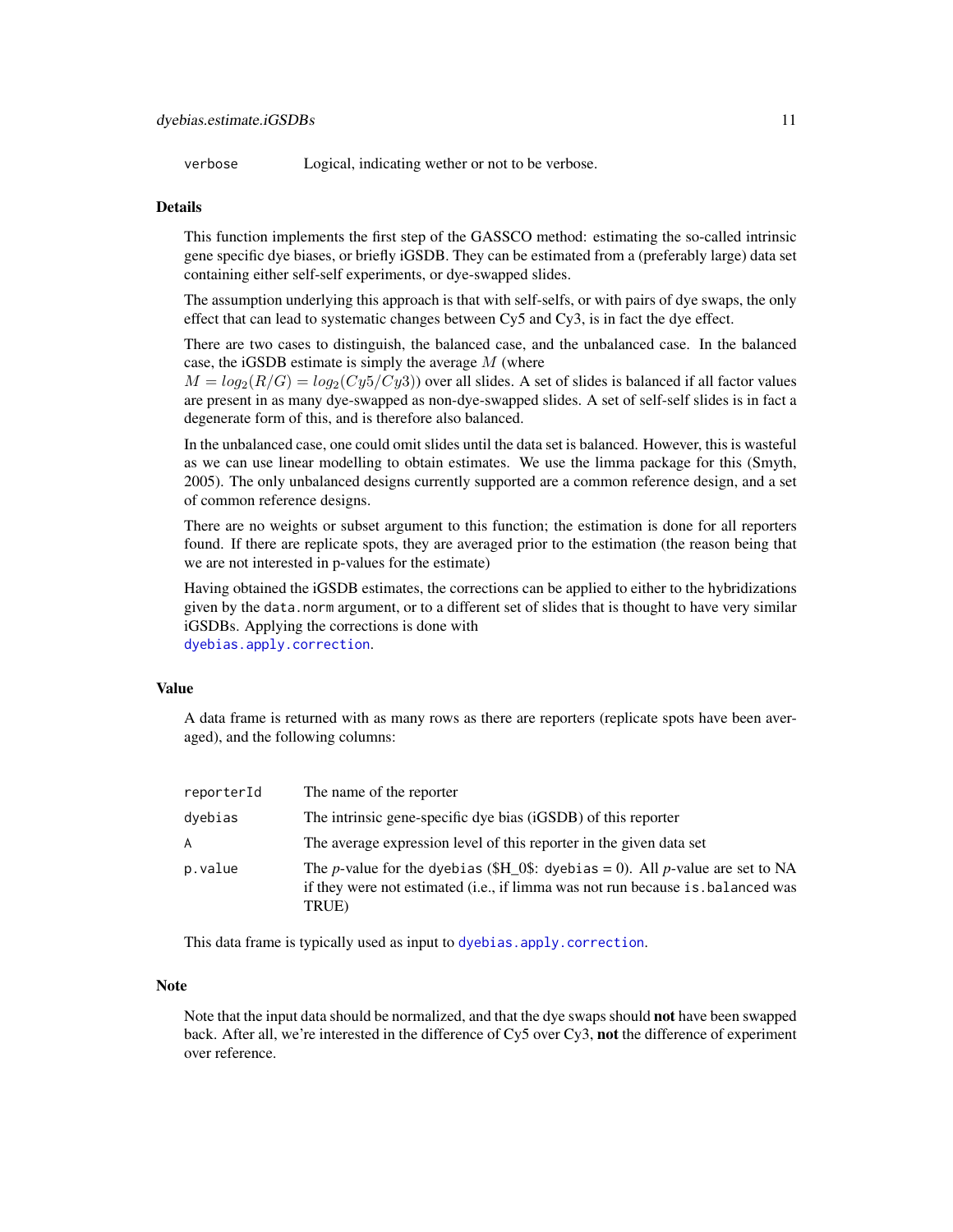#### <span id="page-11-0"></span>Author(s)

Philip Lijnzaad <p.lijnzaad@umcutrecht.nl>

### References

Margaritis, T., Lijnzaad, P., van Leenen, D., Bouwmeester, D., Kemmeren, P., van Hooff, S.R and Holstege, F.C.P. (2009) Adaptable gene-specific dye bias correction for two-channel DNA microarrays. *Molecular Systems Biology*, 5:266, 2009. doi: 10.1038/msb.2009.21.

Dudoit, S. and Yang, Y.H. (2002) Bioconductor R packages for exploratory analysis and normalization of cDNA microarray data. In: Parmigiani, G., Garrett, E.S. , Irizarry, R.A., and Zeger, S.L. (eds.) *The Analysis of Gene Expression Data: Methods and Software*, Springer, New York.

Smyth, G.K. (2005) Limma: linear models for microarray data. In: Gentleman, R., Carey, V., Dudoit, S., Irizarry, R. and Huber, W. (eds). *Bioinformatics and Computational Biology Solutions using R and Bioconductor*, Springer, New York.

#### See Also

dyebias.apply.correction

# Examples

```
iGSDBs.estimated <- dyebias.estimate.iGSDBs(data.norm,
                                             is.balanced=TRUE,
                                             verbose=FALSE)
 summary(iGSDBs.estimated)
## Not run:
   hist(iGSDBs.estimated$dyebias, breaks=50)
## End(Not run)
```
<span id="page-11-1"></span>dyebias.monotonicity *Calculate the degree of monotonicity of the dye bias across the slides. DEPRACATED*

# **Description**

If you order genes by their iGSDB, and hybridizations by slide bias, the graphs of each gene should form a 'fan' out of the origin (see also dyebias.trendplot). This function gives measure of the extent to which this is true.

This function has been depracated, as it is of limited use and takes too long to compute.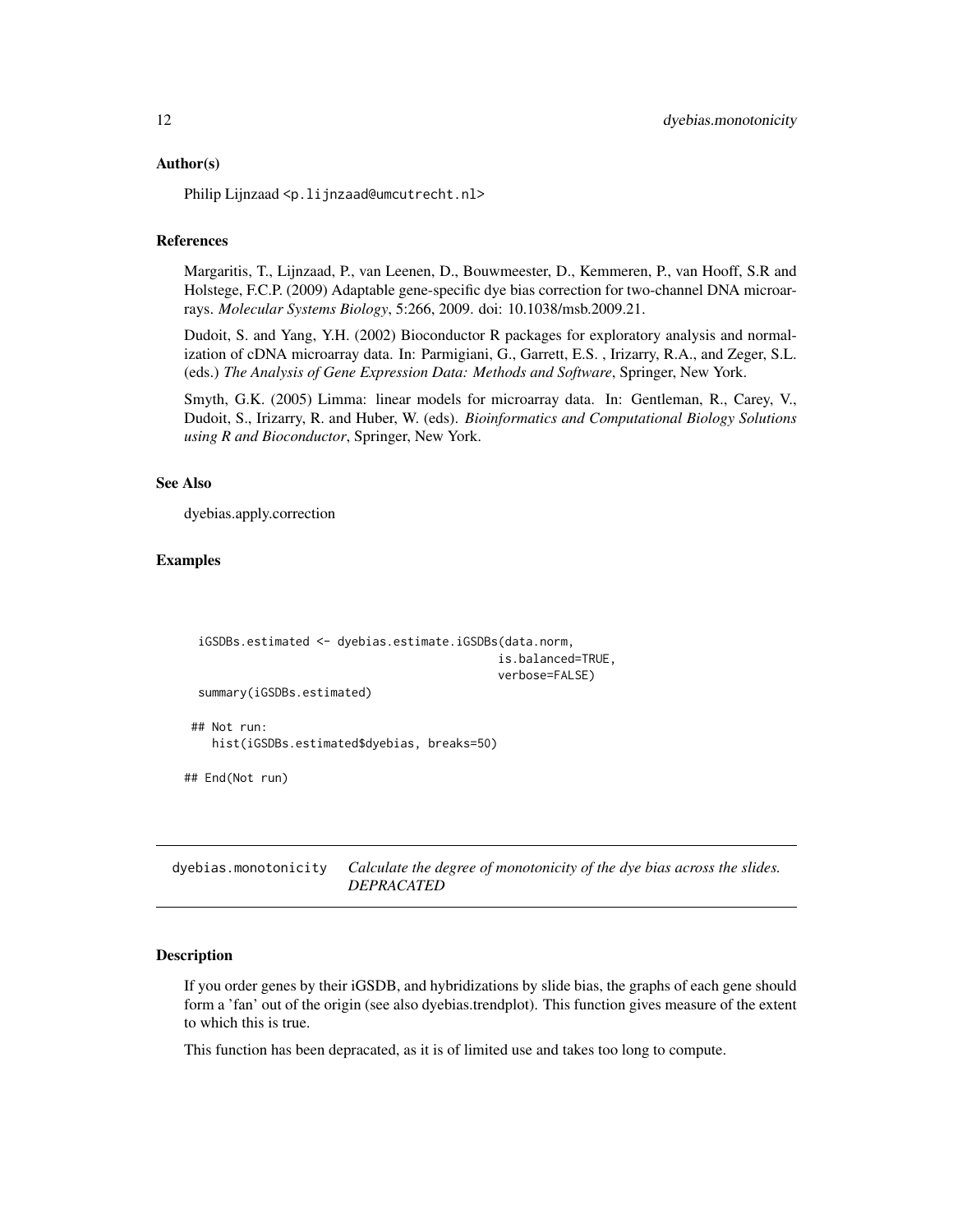dyebias.monotonicity 13

#### Usage

```
dyebias.monotonicity(data,
                     iGSDBs, dyebias.percentile = 5,
                     order = NULL)
```
# Arguments

| data               | The marray Norm to determine the degree of monotonicity for                                                                                                                                                                                                                                                                                                                              |
|--------------------|------------------------------------------------------------------------------------------------------------------------------------------------------------------------------------------------------------------------------------------------------------------------------------------------------------------------------------------------------------------------------------------|
| iGSDBs             | A data frame with intrinsic gene-specific dye biases, the same as that used in<br>dyebias.apply.correction, probably returned by<br>dyebias.estimate.iGSDBs; see there for documentation.                                                                                                                                                                                                |
| dyebias.percentile | The percentile of intrinsic gene specific dye biases (iGSDBs) for which to high-<br>light the reporters. Default should suffice in almost all cases.                                                                                                                                                                                                                                     |
| order              | If order==NULL, the slides are sorted by increasing slide bias prior to boxplot-<br>ting. This is typically done for data that is not yet dye bias corrected. (This order<br>is also returned in the object returned). If order!=NULL, the slides are put into<br>this order first. This is typically done for a dye bias-corrected data set, using the<br>order of the uncorrected set. |

#### Details

The total dye bias appears to be the product of iGSDB and slide bias. In other words, it is monotonous (always increasing or always decreasing), both with respect to the intrinsic gene specific dye bias and with respect to the slide bias. This function orders genes by their iGSDB and the slides by slide bias. Subsequently a linear regression of each gene is done, with x being the slide bias rank, (not the slide bias itself), and y being the M. The slopes of each linear regression line should be an increasing array of values, representing the 'fan' of lines. The degree to which this array is increasing is tested using the Mann-Kendall test, and is returned. In the case of uncorrected data, tau is generally larger than 0.3. After correction, tau should be close to zero.

#### Value

A dyebias.monotonicity uses cor.test, which returns htest object. To this list an extra element, order, is added, which indicates the ordering of the data set by slide bias. The degree of monotonicity is indicated by the estimate element; its signficance by the p.value element.

# Note

This function takes very long to compute, since it calculates regressions for each gene.

# Author(s)

Philip Lijnzaad <p.lijnzaad@umcutrecht.nl>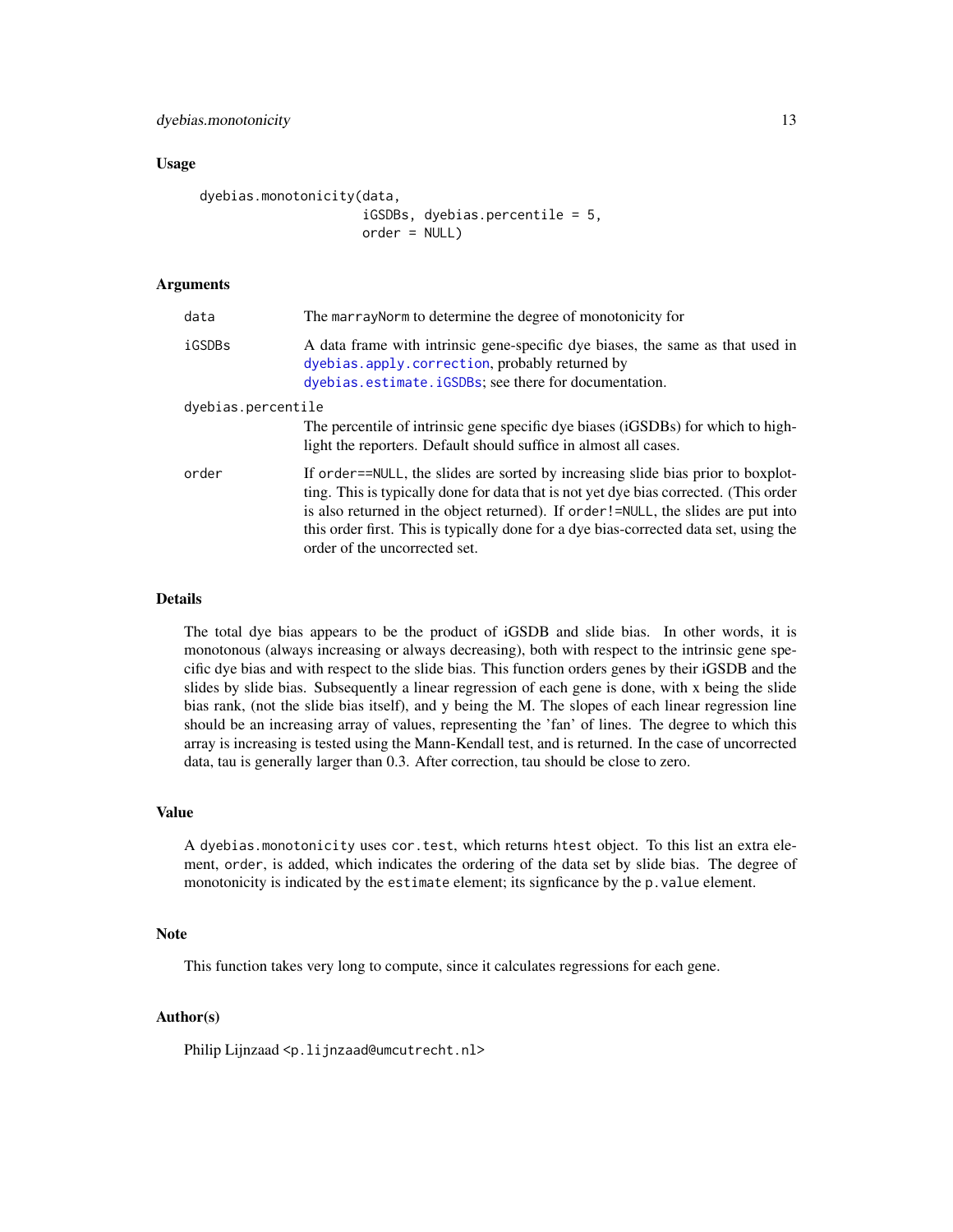# References

Margaritis, T., Lijnzaad, P., van Leenen, D., Bouwmeester, D., Kemmeren, P., van Hooff, S.R and Holstege, F.C.P. (2009). Adaptable gene-specific dye bias correction for two-channel DNA microarrays. *Molecular Systems Biology*, 5:266, 2009. doi:10.1038/msb.2009.21.

#### See Also

[dyebias.trendplot](#page-19-1), [dyebias.monotonicityplot](#page-14-1)

# Examples

```
## Not run:
   options(stringsAsFactors = FALSE)
   library(dyebias)
   library(dyebiasexamples)
   data(data.raw)
   data(data.norm)
   ### obtain estimate for the iGSDBs:
   iGSDBs.estimated <- dyebias.estimate.iGSDBs(data.norm,
                                                is.balanced=TRUE,
                                                verbose=FALSE)
   ### choose the estimators and which spots to correct:
   estimator.subset <- dyebias.umcu.proper.estimators(maInfo(maGnames(data.norm)))
   application.subset \leq maW(data.norm) == 1 &
                 dyebias.application.subset(data.raw=data.raw, use.background=TRUE)
   ### do the correction:
   correction <- dyebias.apply.correction(data.norm=data.norm,
                                          iGSDBs = iGSDBs.estimated,
                                          estimator.subset=estimator.subset,
                                          application.subset = application.subset,
                                          verbose=FALSE)
cat("monotonicity before correction")
monotonicity <- dyebias.monotonicity(data=data.norm,
                                     iGSDBs=iGSDBs.estimated,
                                     order=NULL)
monotonicity
cat("monotonicity after correction")
dyebias.monotonicity(data=correction$data.corrected,
                                     iGSDBs=iGSDBs.estimated,
                                     order= monotonicity$order)
```
## End(Not run)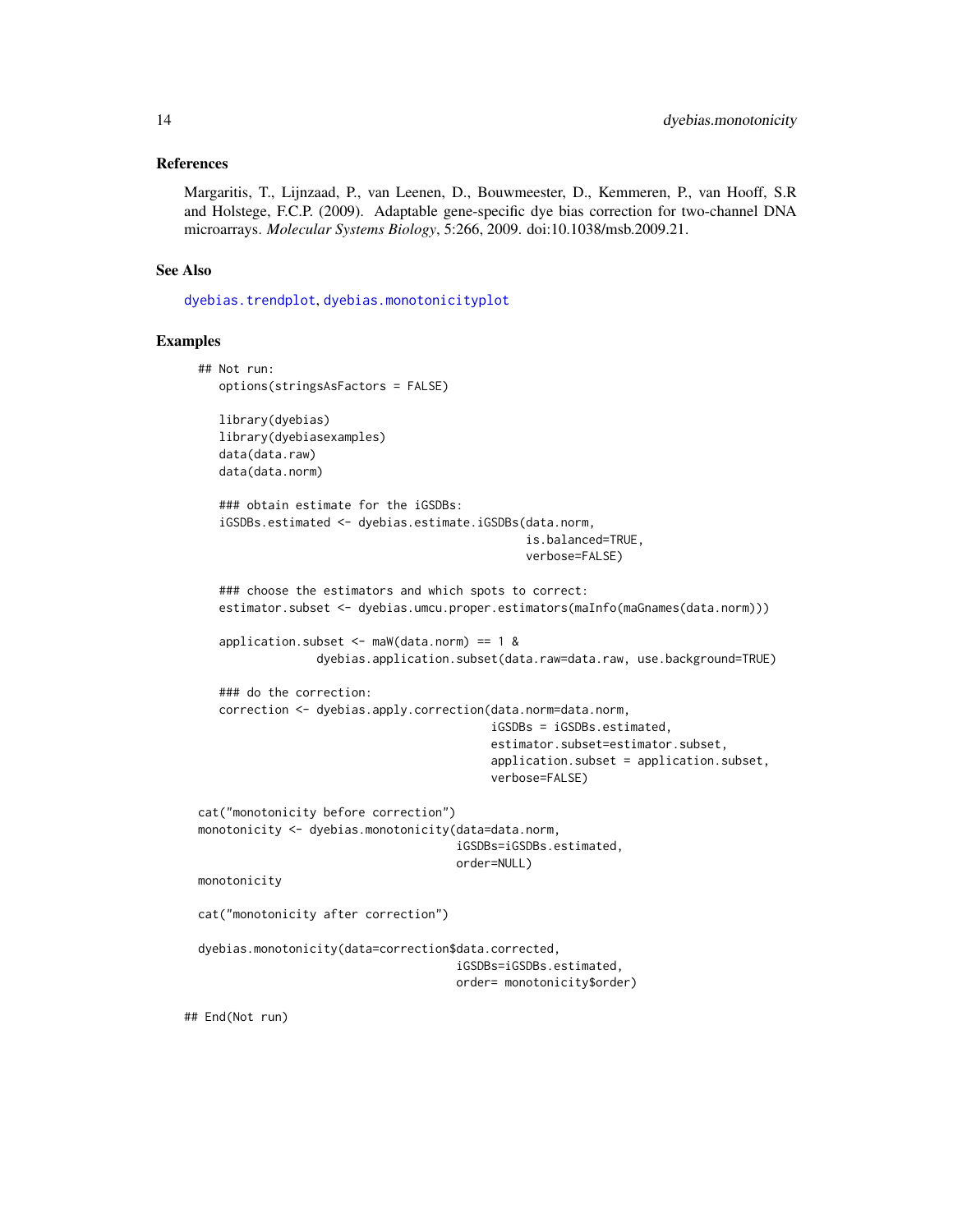<span id="page-14-1"></span><span id="page-14-0"></span>dyebias.monotonicityplot

*Show the degree of monotonicity of the dye bias across the slides. DE-PRACATED*

# Description

If you order genes by their iGSDB, and hybridizations by slide bias, the graphs of each gene should form a 'fan' out of the origin (see also dyebias.trendplot). This function plots the regression slope of each gene, ordered by iGSDB and slide bias. If the uncorrected total dye bias is indeed monotonous, an increasing trend should be visible.

This function has been depracated, as it is of limited use and takes too long to compute.

# Usage

```
dyebias.monotonicityplot(data,
```

```
iGSDBs,
dyebias.percentile = 5,
order = NULL,
output = NULL,pch = 19, cex = 0.3, cexu. lab = 1.4,
ylim = c(-0.2, 0.2),
xlab = "rank", ylab = "slope",
sub = NULL,...)
```
# Arguments

| data               | The marray Norm to determine the degree of monotonicity for                                                                                                                                                                                                                                                                                                                              |
|--------------------|------------------------------------------------------------------------------------------------------------------------------------------------------------------------------------------------------------------------------------------------------------------------------------------------------------------------------------------------------------------------------------------|
| iGSDBs             | A data frame with intrinsic gene-specific dye biases, the same as that used in<br>dyebias.apply.correction, probably returned by<br>dyebias.estimate.iGSDBs; see there for documentation.                                                                                                                                                                                                |
| dyebias.percentile |                                                                                                                                                                                                                                                                                                                                                                                          |
|                    | The percentile of intrinsic gene specific dye biases (iGSDBs) for which to high-<br>light the reporters. Default should suffice in almost all cases.                                                                                                                                                                                                                                     |
| order              | If order==NULL, the slides are sorted by increasing slide bias prior to boxplot-<br>ting. This is typically done for data that is not yet dye bias corrected. (This order<br>is also returned in the object returned). If order!=NULL, the slides are put into<br>this order first. This is typically done for a dye bias-corrected data set, using the<br>order of the uncorrected set. |
| output             | Specifies the output. If NULL, the existing output device is used; if output is<br>one of "X11", "windows", "quartz", a new X11 (Unix)/windows<br>(Windows)/quartz (Mac) device is created. If output is a string ending in one<br>of ".pdf", ".png", ".eps", ".ps" is given, a file of that name and type<br>is created and closed afterwards.                                          |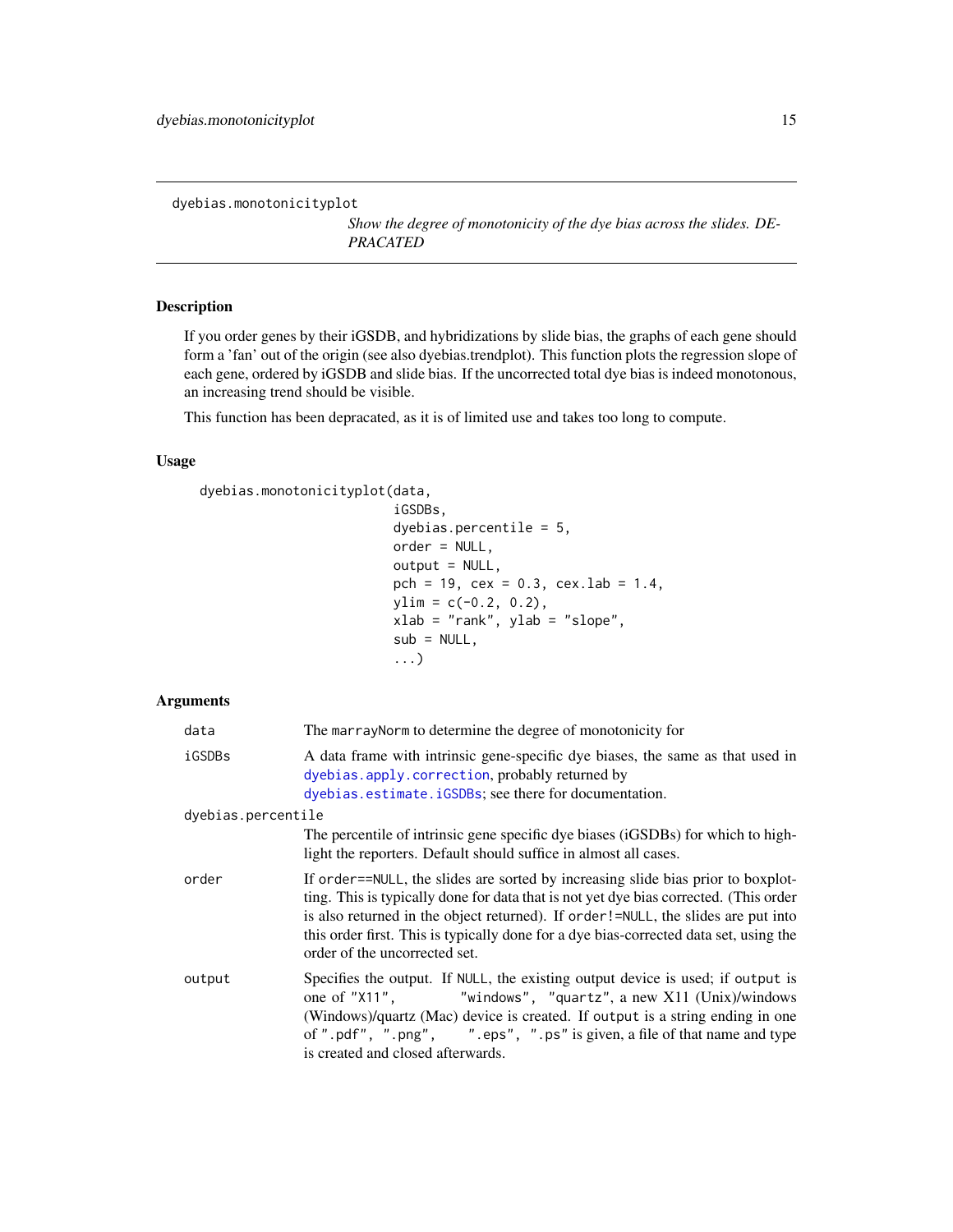|                         | pch, cex, cex.lab, ylim, xlab, ylab                                                                                           |
|-------------------------|-------------------------------------------------------------------------------------------------------------------------------|
|                         | As for $plot()$                                                                                                               |
| sub                     | The subtitle. If sub==NULL, a string giving the tau and p-value of the Mann-<br>Kendall test is used; otherwise as for plot() |
| $\cdot$ $\cdot$ $\cdot$ | Other arguments are passed on to plot()                                                                                       |

# Details

The total dye bias appears to be the product of iGSDB and slide bias. In other words, it is monotonous (always increasing or always decreasing), both with respect to the intrinsic gene specific dye bias and with respect to the slide bias. This function orders genes by their iGSDB and the slides by slide bias. Subsequently a linear regression of each gene is done, with x being the slide bias rank (not the slide bias itself), and y being the M. The slopes of each linear regression line should be an increasing array of values, representing the 'fan' of lines. The array of slopes is plotted (versus the rank). Generally, a clear trend is visible for uncorrected hybridizations, and the trend has disappeared after dye bias correction.

#### Value

The order of the slide bias is returned, for use in plotting the behaviour of the regression slopes in the corrected data set.

#### Note

This function takes very long to compute, since it calculates regressions for each gene.

#### Author(s)

Philip Lijnzaad <p.lijnzaad@umcutrecht.nl>

# References

Margaritis, T., Lijnzaad, P., van Leenen, D., Bouwmeester, D., Kemmeren, P., van Hooff, S.R and Holstege, F.C.P. (2009). Adaptable gene-specific dye bias correction for two-channel DNA microarrays. *Molecular Systems Biology*, 5:266, 2009. doi: 10.1038/msb.2009.21.

#### See Also

[dyebias.monotonicity](#page-11-1), [dyebias.trendplot](#page-19-1)

# Examples

```
## Not run:
   options(stringsAsFactors = FALSE)
   library(dyebias)
   library(dyebiasexamples)
   data(data.raw)
   data(data.norm)
```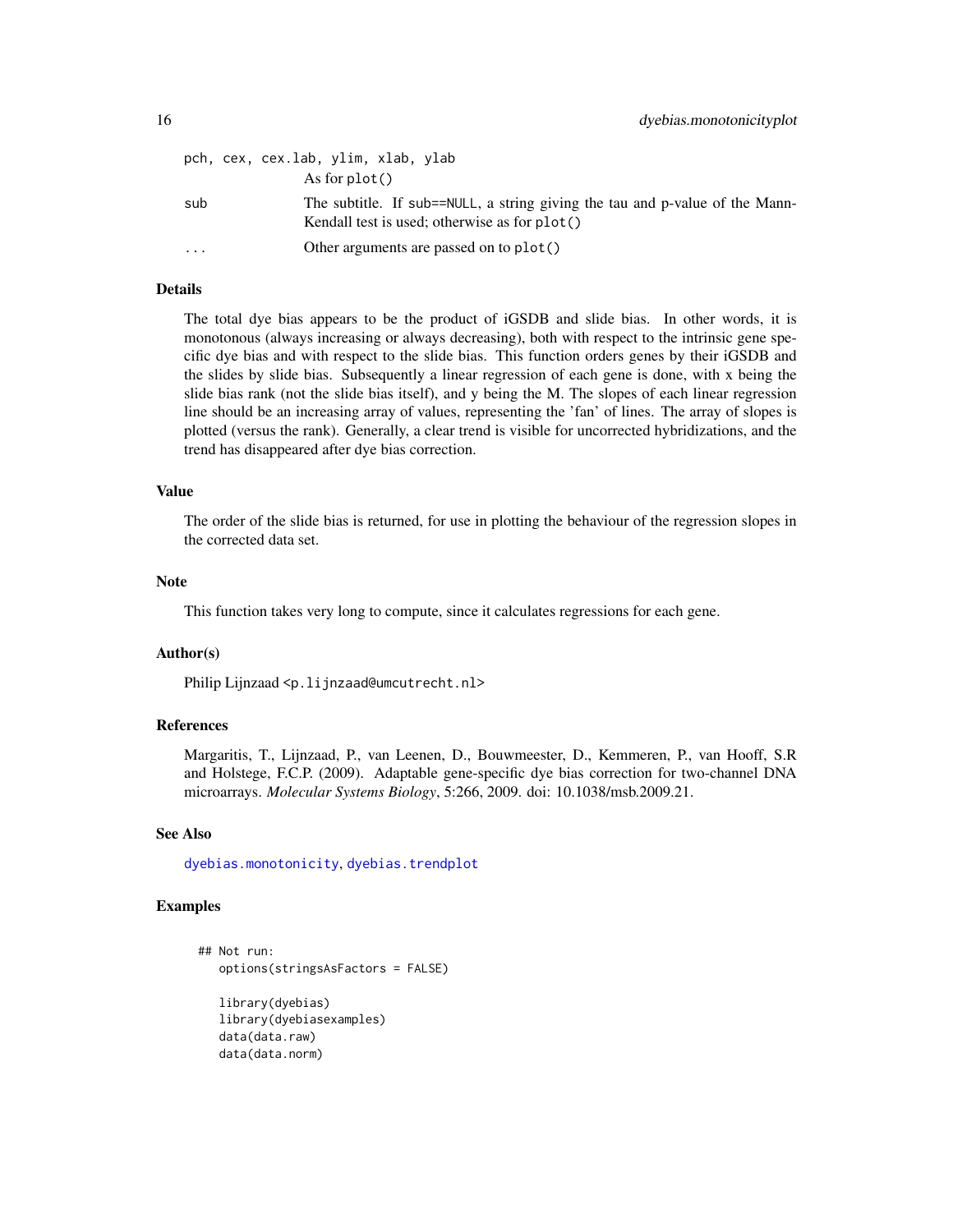```
### obtain estimate for the iGSDBs:
    iGSDBs.estimated <- dyebias.estimate.iGSDBs(data.norm,
                                                 is.balanced=TRUE,
                                                 verbose=FALSE)
     ### choose the estimators and which spots to correct:
    estimator.subset <- dyebias.umcu.proper.estimators(maInfo(maGnames(data.norm)))
    application.subset \leq maW(data.norm) == 1 &
                   dyebias.application.subset(data.raw=data.raw, use.background=TRUE)
     ### do the correction:
    correction <- dyebias.apply.correction(data.norm=data.norm,
                                            iGSDBs = iGSDBs.estimated,
                                            estimator.subset=estimator.subset,
                                            application.subset = application.subset,
                                            verbose=FALSE)
 layout(matrix(1:2, nrow=1,ncol=2))
 order <- dyebias.monotonicityplot(data=data.norm,
                        iGSDBs=iGSDBs.estimated, # from e.g. dyebias.estimate.iGSDBs
                        order=NULL, \qquad \qquad # i.e., order by increasing slide biasoutput=NULL,
                        main="before correction"
                        )
 order <- dyebias.monotonicityplot(data=correction$data.corrected,
                        iGSDBs=iGSDBs.estimated,
                        order=order, \qquad \qquad # order by the original slide bias
                        output=NULL,
                        main="after correction"
                       )
## End(Not run)
```
#### <span id="page-16-2"></span>**Description**

Plots the  $log_2(R)$  vs.  $log_2(G)$  (or alternatively M vs. A) signal of one slide, highlighting the reporters with the strongest red and green dye bias. Two lines indicate two-fold change. See also Margaritis et al. (2009), Fig. 1

<span id="page-16-1"></span>dyebias.rgplot *Produce scatterplots of the hybridization, with strongest dye biases*

*highlighted.*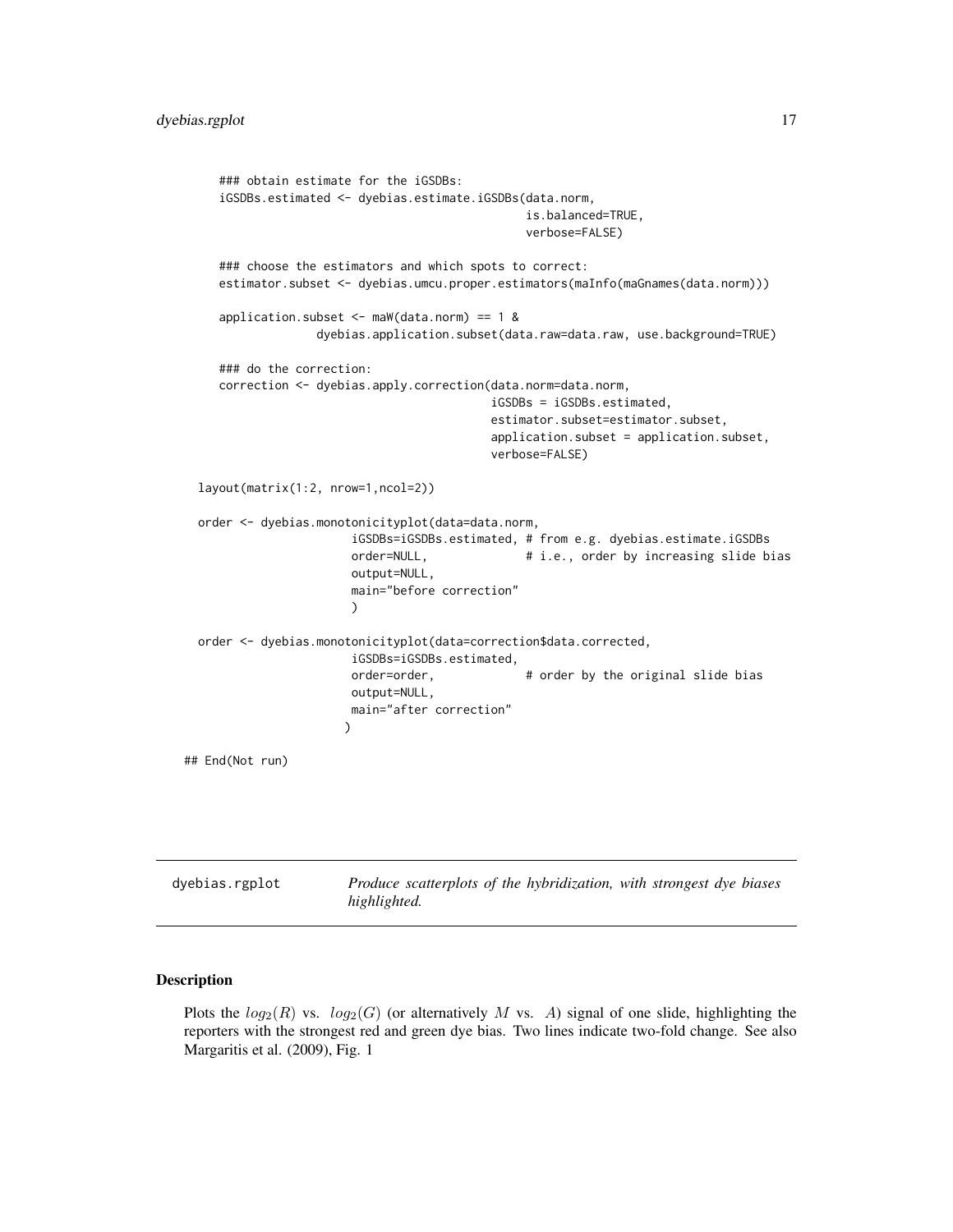```
dyebias.rgplot(data, slide, iGSDBs, dyebias.percentile=5,
               application.subset=TRUE, output=NULL, xlim =
               c(log2(50), log2(50000)), ylim = c(log2(50), log2(50000)),
               xticks = c(100,1000,10000,10000), yticks =
               c(100, 1000, 10000, 10000), pch = 19, cex = 0.3, cex.lab =
               1.4, ...dyebias.maplot(data, slide, iGSDBs, dyebias.percentile=5,
```

```
application.subset=TRUE, output=NULL, xlim = c(6,16),
ylim = c(-2,2), pch = 19, cex = 0.3, cex.lab = 1.4, ...)
```
# Arguments

| data               | The marray Norm object to plot one slide of.                                                                                                                                                                                                                                                                                                    |
|--------------------|-------------------------------------------------------------------------------------------------------------------------------------------------------------------------------------------------------------------------------------------------------------------------------------------------------------------------------------------------|
| slide              | The index of the slide to plot; must be $> 1$ , and $<$ maNsamples (data)                                                                                                                                                                                                                                                                       |
| iGSDBs             | A data frame with intrinsic gene-specific dye biases, the same as that used in<br>dyebias.apply.correction, probably returned by<br>dyebias.estimate.iGSDBs; see there for documentation.                                                                                                                                                       |
| dyebias.percentile |                                                                                                                                                                                                                                                                                                                                                 |
|                    | The percentile of intrinsic gene specific dye biases (iGSDBs) for which to high-<br>light the reporters.                                                                                                                                                                                                                                        |
| application.subset |                                                                                                                                                                                                                                                                                                                                                 |
|                    | The set of reporters that was eligible for dye bias correction; same argument as<br>for dyebias.apply.correction.                                                                                                                                                                                                                               |
| output             | Specifies the output. If NULL, the existing output device is used; if output is<br>one of "X11", "windows", "quartz", a new X11 (Unix)/windows<br>(Windows)/quartz (Mac) device is created. If output is a string ending in one<br>of ".pdf", ".png", ".eps", ".ps" is given, a file of that name and type<br>is created and closed afterwards. |
|                    | xlim, ylim, xticks, yticks, pch, cex, cex.lab                                                                                                                                                                                                                                                                                                   |
|                    | Graphical parameters; see par()                                                                                                                                                                                                                                                                                                                 |
| $\cdots$           | Other arguments (such as main etc.) are passed on to plot().                                                                                                                                                                                                                                                                                    |

# Value

None.

# Note

The highlighted spots are *all spots* with an iGSDB that lies in the top- or bottom- dyebias.percentile of iGSDBS. That is, not just the estimator genes are highlighted.

# Author(s)

Philip Lijnzaad <p.lijnzaad@umcutrecht.nl>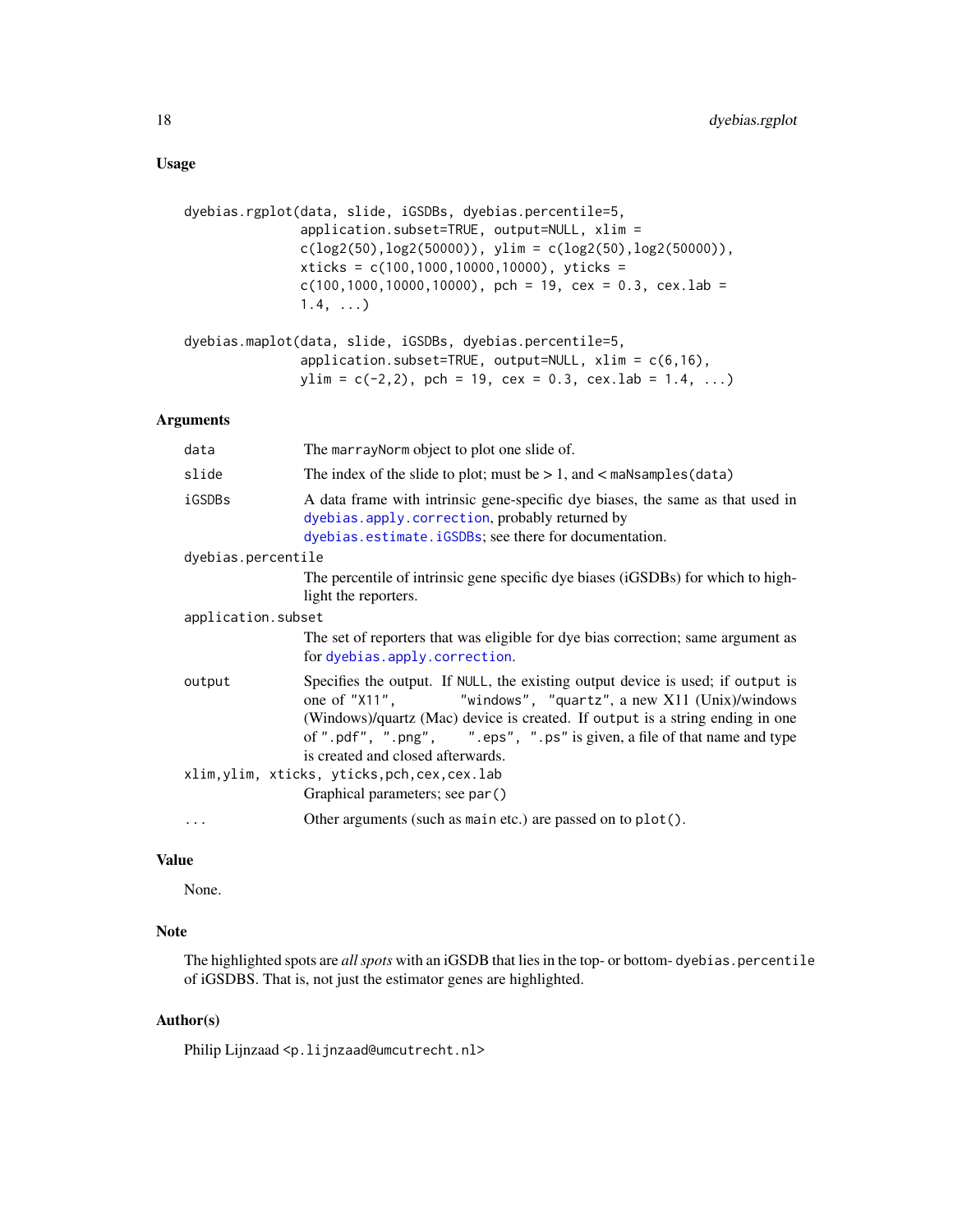# dyebias.rgplot 19

#### References

Margaritis, T., Lijnzaad, P., van Leenen, D., Bouwmeester, D., Kemmeren, P., van Hooff, S.R and Holstege, F.C.P. (2009). Adaptable gene-specific dye bias correction for two-channel DNA microarrays. *Molecular Systems Biology*, 5:266, 2009. doi: 10.1038/msb.2009.21.

# See Also

[dyebias.estimate.iGSDBs](#page-8-1), [dyebias.apply.correction](#page-3-1), [dyebias.rgplot](#page-16-1), [dyebias.maplot](#page-16-2), [dyebias.boxplot](#page-7-1), [dyebias.trendplot](#page-19-1)

# Examples

```
## show both an RG-plot and an MA-plot of the uncorrected data and the
## corrected data next to each other.
slide <- 3 \qquad # or any other other, of course
layout(matrix(1:4, nrow=2,ncol=2, byrow=TRUE))
dyebias.rgplot(data=data.norm,
              slide=slide,
              iGSDBs=iGSDBs.estimated, # from dyebias.estimate.iGSDBs
              main=sprintf("RG-plot, uncorrected, slide %d", slide),
              output=NULL)
dyebias.rgplot(data=correction$data.corrected,
              slide=slide,
              iGSDBs=iGSDBs.estimated,
              main=sprintf("RG-plot, corrected, slide %d", slide),
              output=NULL)
dyebias.maplot(data=data.norm,
              slide=slide,
              iGSDBs=iGSDBs.estimated,
              main=sprintf("MA-plot, uncorrected, slide %d",slide),
              output=NULL)
dyebias.maplot(data=correction$data.corrected,
              slide=slide,
              iGSDBs=iGSDBs.estimated,
              main=sprintf("MA-plot, corrected, slide %d",slide),
              output=NULL)
```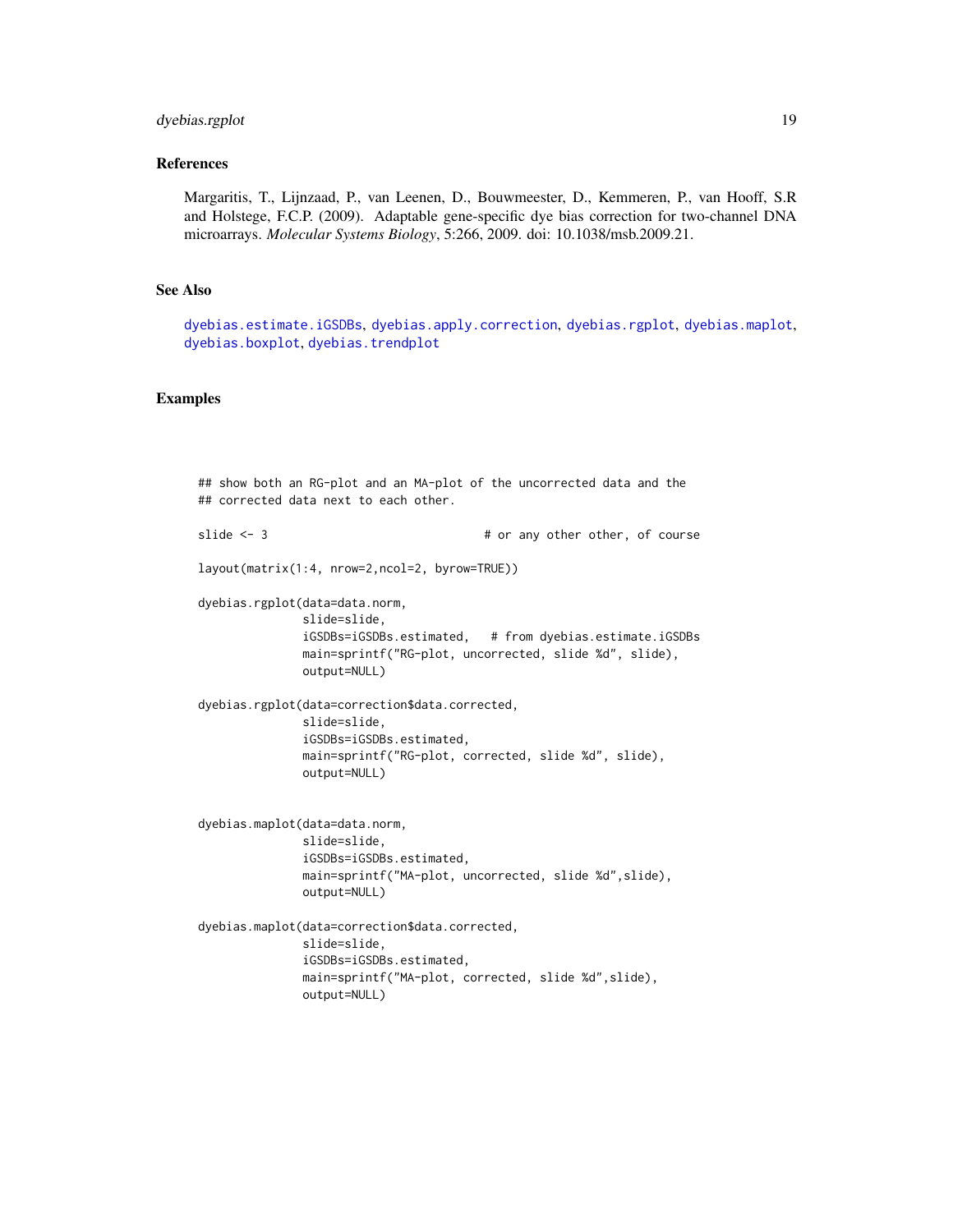<span id="page-19-1"></span><span id="page-19-0"></span>dyebias.trendplot *Creates a trend-plot of all reporters, binned by dye bias, with all slides ordered by slide bias.*

# Description

The aim of this routine is to show the monotonicity of the total dye bias in the (uncorrected) data set. This is to judge whether the total dye bias of one reporter in one hybridization indeed behaves as the product of an intrinsic gene specific dye bias (iGSDB) and a slide specific factor (the slide bias), which is at the heart of the GASSCO method.

Showing the total dye bias of all reporters is too overwhelming, therefore the medians of the total dye bias after binning by intrinsic gene specific dye bias (as given in dyebias\$dyebias) are plotted.

# Usage

```
dyebias.trendplot(data, iGSDBs, dyebias.percentile=5,
                  application.subset=TRUE, n.bins=20, order,
                  output=NULL, ylim=c(-1,1), cex=0.3, lty=1, lwd=1,
                  type="median", main="dye bias trend plot",
                  xlab="slide bias rank", ylab="M", sub=NULL, ...)
```
# Arguments

| data               | The marrayNorm to trendplot.                                                                                                                                                              |
|--------------------|-------------------------------------------------------------------------------------------------------------------------------------------------------------------------------------------|
| iGSDBs             | A data frame with intrinsic gene-specific dye biases, the same as that used in<br>dyebias.apply.correction, probably returned by<br>dyebias.estimate.iGSDBs; see there for documentation. |
| dyebias.percentile |                                                                                                                                                                                           |
|                    | The percentile of intrinsic gene specific dye biases (iGSDBs) for which to high-<br>light the reporters. Default should suffice in almost all cases.                                      |
| application.subset |                                                                                                                                                                                           |
|                    | The set of reporters that was eligible for dye bias correction; same argument as<br>for dyebias.apply.correction.                                                                         |
| n.bins             | The number of bins into which to classify the reporters, based on their intrinsic<br>gene-specific dye bias. The median of each bin is plotted.                                           |
| type               | What to print for each bin and hybridization. Valid values are:                                                                                                                           |
|                    | • medianPlot the bin-median: the median of all genes in that bin and hy-<br>bridization                                                                                                   |
|                    | • meanPlot the mean of all genes in that bin and hybridization                                                                                                                            |
|                    | • genePlot the single gene that has the lowest squared distance to the bin-<br>median over all hybridizations                                                                             |
|                    | • median.genePlot the single gene that has the median squared distance to the<br>bin-medians over all hybridizations                                                                      |
|                    | • worst genePlot the single gene that correlates worst with the bin-median<br>over all hybridizations                                                                                     |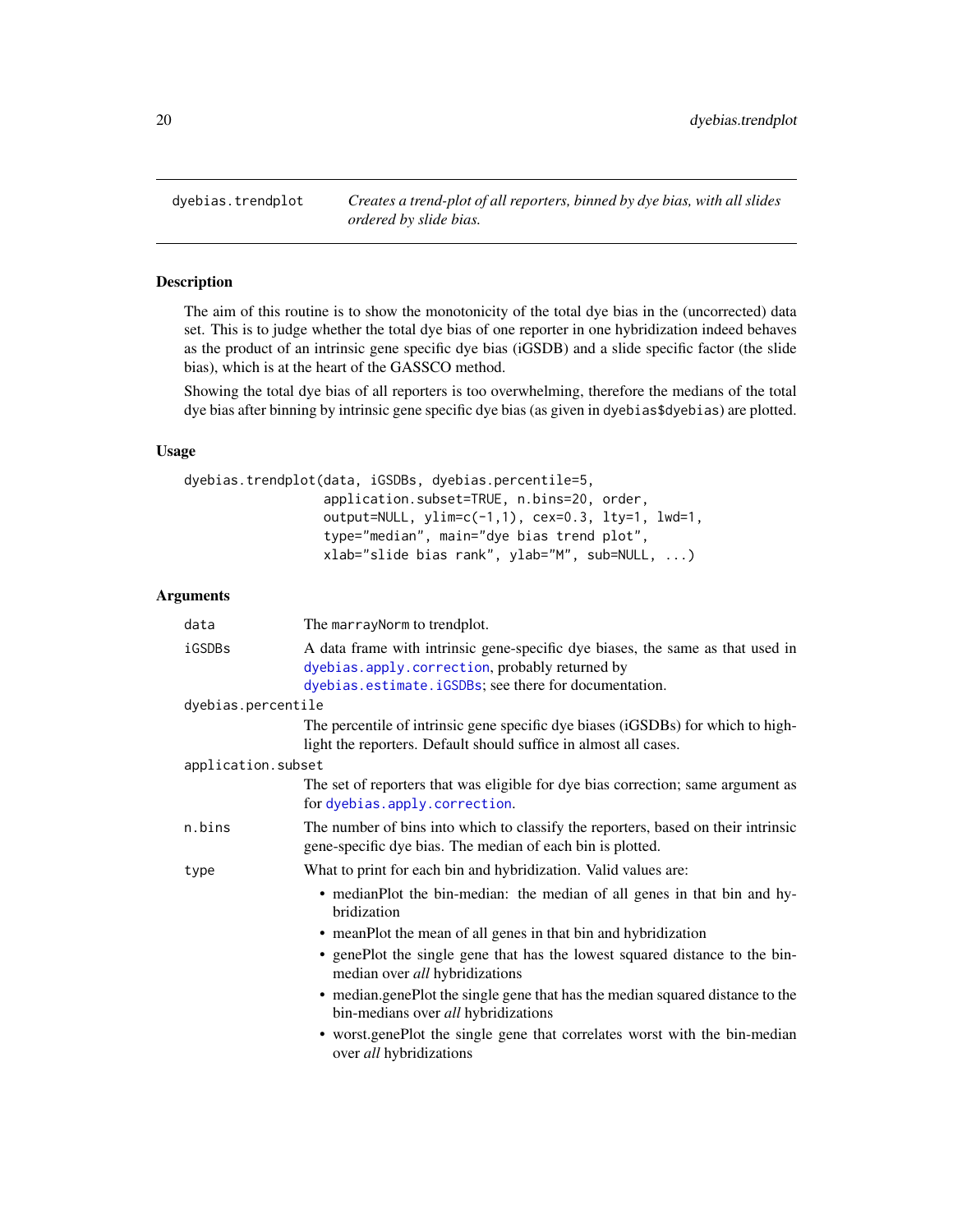| order  | If order==NULL, the slides are sorted by increasing slide bias prior to boxplot-<br>ting. This is typically done for data that is not yet dye bias corrected. This order<br>is also returned as a value. If order!=NULL, the slides are put into this order be-<br>fore trendplotting. This is typically done for a dye bias-corrected data set, using<br>the order of the uncorrected set. |
|--------|---------------------------------------------------------------------------------------------------------------------------------------------------------------------------------------------------------------------------------------------------------------------------------------------------------------------------------------------------------------------------------------------|
| output | Specifies the output. If NULL, the existing output device is used; if output is<br>one of "X11", "windows", "quartz", a new X11 (Unix)/windows<br>(Windows)/quartz (Mac) device is created. If output is a string ending in one<br>of ".pdf", ".png", ".eps", ".ps" is given, a file of that name and type<br>is created and closed afterwards.                                             |
|        | ylim, lty, lwd, main, sub, cex, xlab, ylab<br>As for matplot()                                                                                                                                                                                                                                                                                                                              |
|        | Other arguments are passed on to $\mathsf{match}()$ .                                                                                                                                                                                                                                                                                                                                       |

# Value

The order obtained, for use in a later call to this same function.

# Author(s)

Philip Lijnzaad <p.lijnzaad@umcutrecht.nl>

# References

Margaritis, T., Lijnzaad, P., van Leenen, D., Bouwmeester, D., Kemmeren, P., van Hooff, S.R and Holstege, F.C.P. (2009). Adaptable gene-specific dye bias correction for two-channel DNA microarrays. *Molecular Systems Biology*, 5:266, 2009. doi: 10.1038/msb.2009.21.

# See Also

[dyebias.estimate.iGSDBs](#page-8-1), [dyebias.apply.correction](#page-3-1), [dyebias.rgplot](#page-16-1), [dyebias.maplot](#page-16-2), [dyebias.monotonicity](#page-11-1) [dyebias.monotonicityplot](#page-14-1)

## show trend plots of uncorrected and corrected next to each other:

# Examples

```
ylim < -c(-0.6, 0.6)layout(matrix(1:2, nrow=1,ncol=2))
order <- dyebias.trendplot(data=data.norm,
                      iGSDBs=iGSDBs.estimated, # from e.g. dyebias.estimate.iGSDBs
                      order=NULL, \qquad \qquad # i.e., order by increasing slide biasoutput=NULL,
                      main="before correction",
                      ylim=ylim
                      \mathcal{L}
```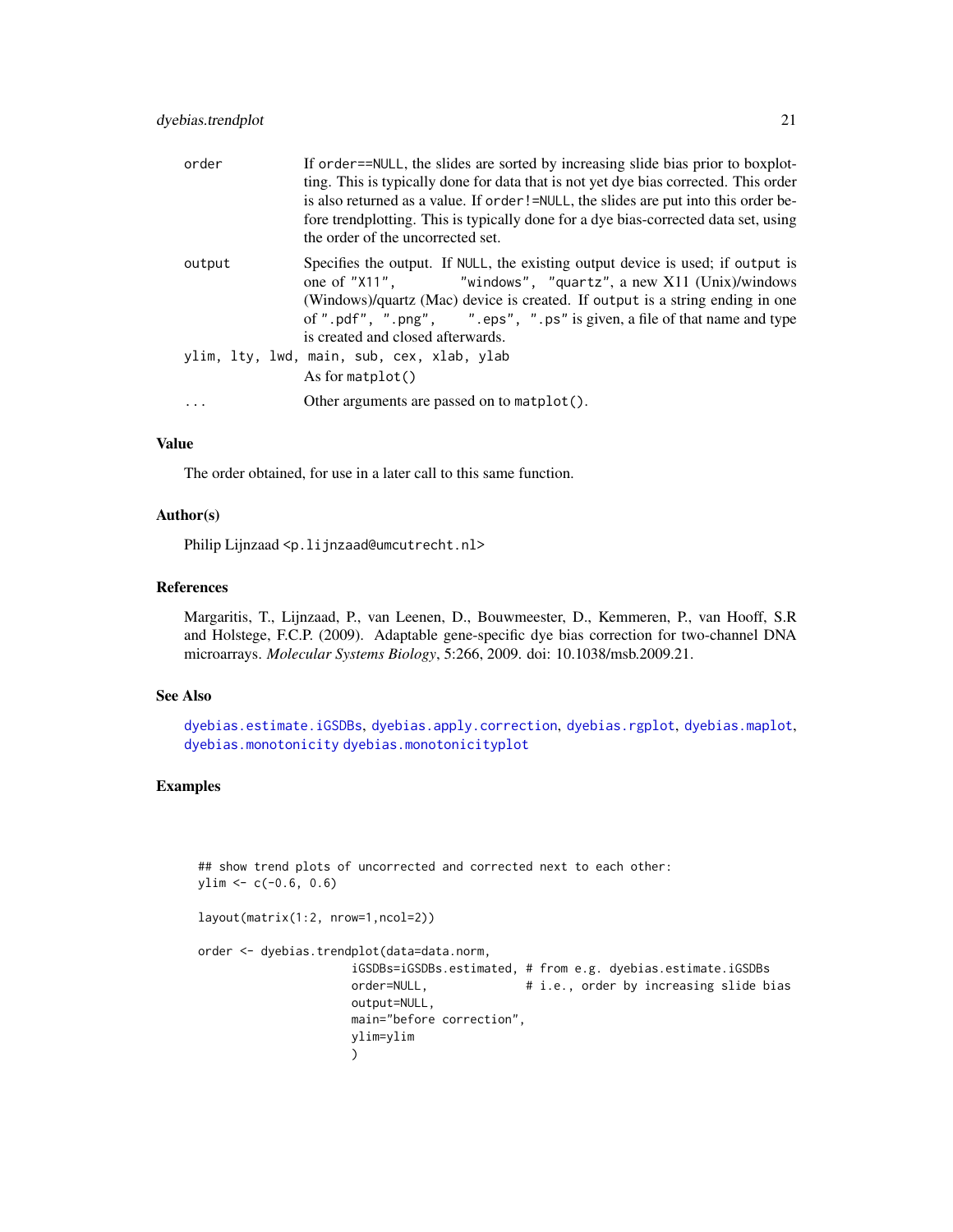order <- dyebias.trendplot(data=correction\$data.corrected, # from dyebias.apply.correction iGSDBs=iGSDBs.estimated, # order by the original slide bias output=NULL, main="after correction", ylim=ylim  $\mathcal{L}$